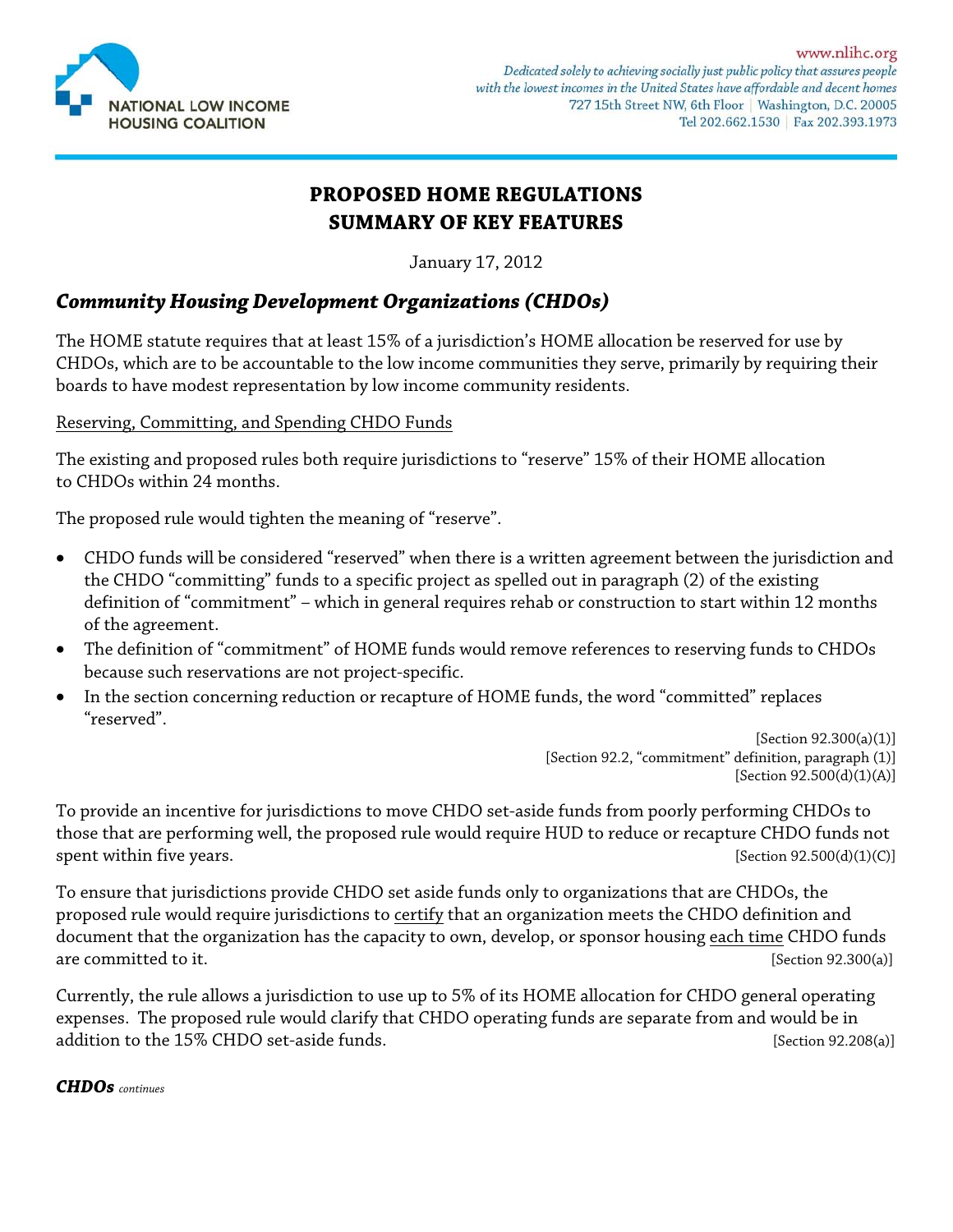Definition of CHDO would be changed in three ways:

1. Existing rules allow a for-profit to create a CHDO, as long as no more than one third of the CHDO's board is appointed by the for-profit (among other limits).

The proposed rule would add a paragraph stating that if a for-profit creates a CHDO, the for-profit's officers and employees could not be officers or employees of the CHDO, and the CHDO could not use the for-profit's office space. This is intended to prevent the CHDO from being influenced by the profit motive of the for-profit. [Section 92.2, CHDO definition, paragraph (3)(iv)]

2. Existing rules allow a public entity to create a CHDO as long as no more than one third of the CHDO's board is appointed by the public entity and no more than one third of the board are public officials or employees of the HOME participating jurisdiction.

The proposed rule is revised to clearly state that a government entity cannot be a CHDO. Examples of government entities in the proposed rule include housing finance agencies and public housing agencies. In addition, it is stressed that a CHDO cannot be controlled by a government entity. Government entities can continue to create CHDOs with the same one-third limits. It further specifies that officers or employees of a government entity may not be officers or employees of the CHDO, and the CHDO may not use office space of a government entity. **[Section 92.2, CHDO definition**, paragraph (5)]

3. Existing rules require a CHDO to have demonstrated capacity for carrying out HOME activities, but allow an organization to demonstrate capacity by engaging an experienced consultant who can both carry out HOME activities and also train key staff so that they can gain the needed capacity.

HUD is concerned that some CHDOs have relied on consultants without developing internal capacity. Therefore, the proposed rule would eliminate the use of consultants to meet the demonstrated capacity requirement; it specifically requires a CHDO to have paid employees on staff with housing development experience. In addition, the proposed rule would specify that volunteers or donated staff do not meet the demonstrated capacity requirement. **[Section 92.2, CHDO definition**, paragraph (9)]

FY12 Appropriations Act requires CHDO to "demonstrate" that it has staff with "demonstrated development experience".

### Definitions of housing that is "owned", "developed", or "sponsored" by a CHDO

HUD proposes to put into regulation, language from existing administrative guidance defining housing that is owned, developed, or sponsored by a CHDO. There is quite a bit of text; this NLIHC summary does not elaborate. **[Section 92.300(a)(2)** through (a)(6)]

*CHDOs continues*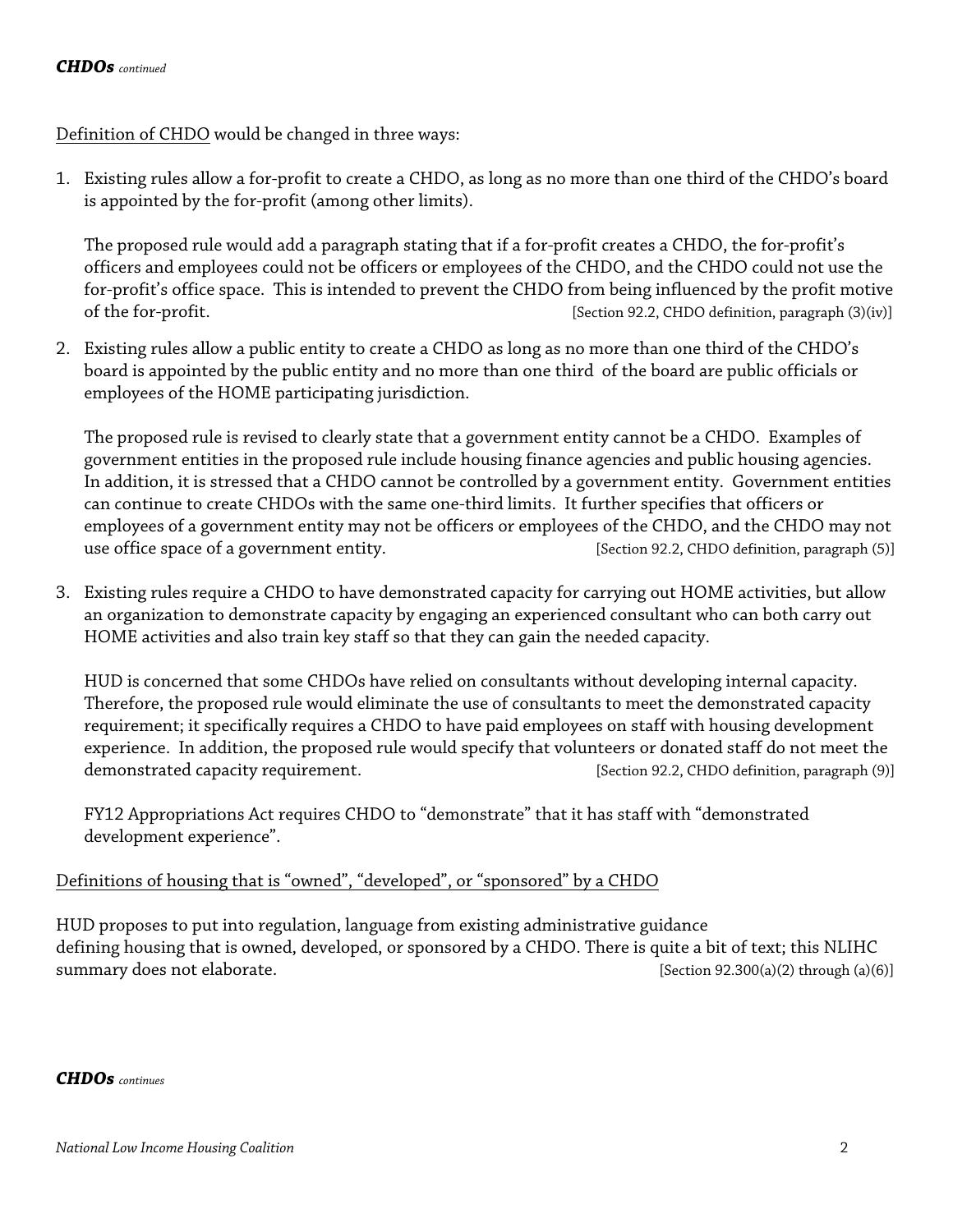### Written Agreements With Jurisdictions

Before a jurisdiction distributes HOME to a CHDO, there must be a written agreement containing a number of provisions. (See the section of this summary on page 18 entitled "*Increased Jurisdiction Responsibilities"* for more about written agreements in general.)

For CHDOs developing homeownership housing, the written agreement must specify whether the CHDO may retain proceeds for the sale of the housing and whether the proceeds are to be used for HOME-eligible activities or other housing activities to benefit low income households.  $[Section 92.504(c)(3)(x)]$ 

For CHDOs receiving HOME for operating expenses, the proposed rule adds a new paragraph pertaining to the written agreement.

- The agreement must describe the use of HOME for operating expenses.
- If the CHDO is not also receiving HOME for a housing project, the agreement must indicate that the CHDO is expected to receive funds for a project within 24 months. It must also discuss the consequences if development funding is not obtained.

[Section 92.504(c)(6)]

## *Troubled HOME Rental Projects*

HUD proposes a new section of the regulations in order to help preserve HOME rental projects that have become financially troubled and are at risk of failure or foreclosure.

- If operating costs significantly exceed operating revenue, a project will be considered no longer financially viable. [Section 92.210(a)]
- HUD would allow a jurisdiction to invest additional HOME funds in the project, as long as the original investment plus the additional investment did not exceed the per-unit subsidy limit in the current regulations.
	- o The additional funds could be used for recapitalization of project reserves for the HOME units, as well as for rehab.
	- o HUD "may" (not "must") extend the affordability period if additional HOME dollars are invested. [Section 92.210(b)]
- HUD could also permit the jurisdiction to reduce the number of HOME units in the project, but only if the
- project has more than the minimum number of required HOME units. [Section 92.210(c)]

HUD currently grants waivers in order to preserve projects, but claims this is time-consuming; the proposed rule would therefore expedite preservation by allowing jurisdictions to undertake preservation activities without having to seek a HUD waiver.

The existing rule prohibits providing more HOME one year after project completion. [Section 92.214(a)(6)]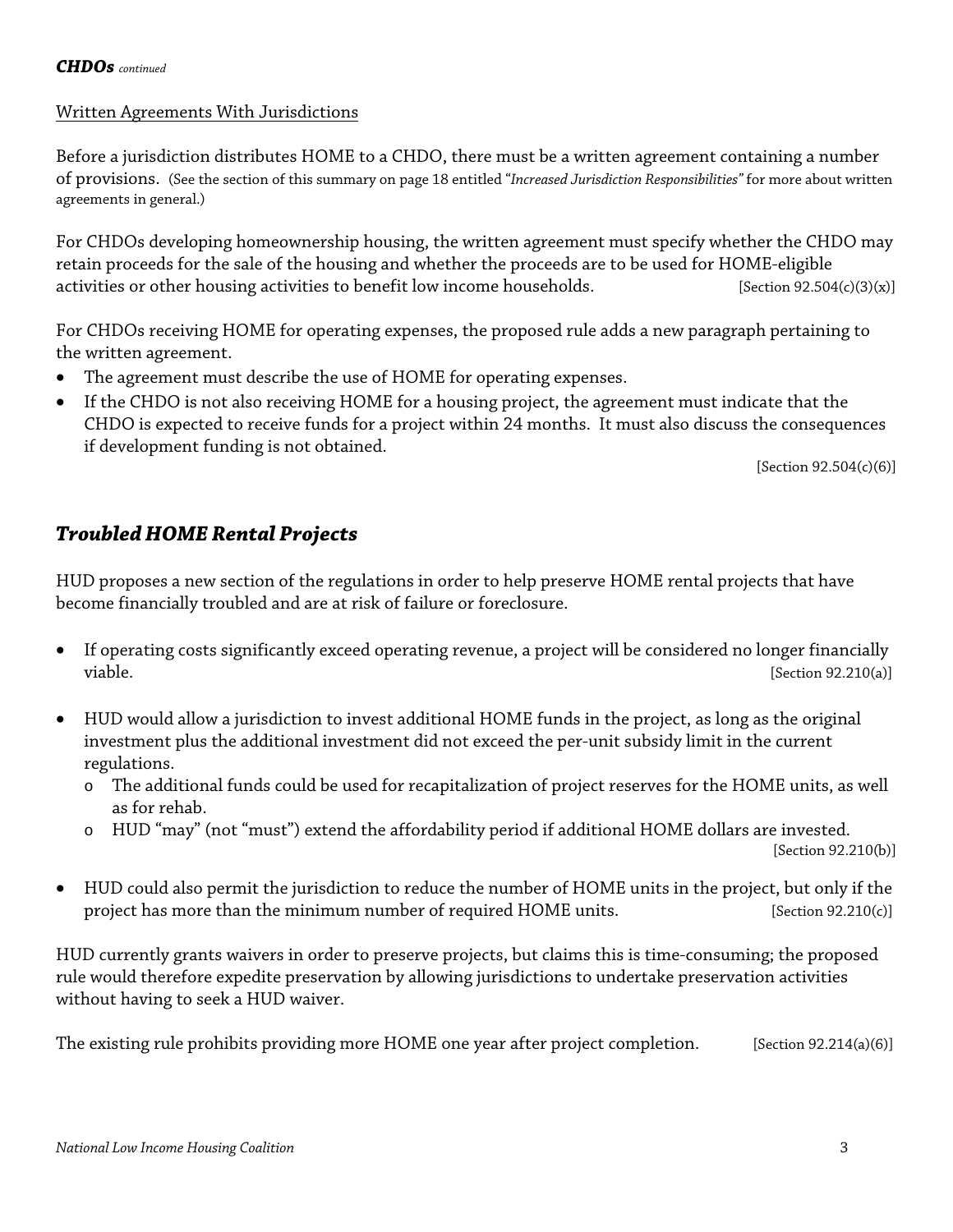# *HOME and Public Housing*

A new Section 92.213 would allow HOME to be used to develop HOPE VI units, as long as federal Capital Funds received by a public housing authority (PHA) are not also used to develop the HOPE VI units. These units, could however, get operating assistance from the PHA's federal public housing Operating Fund, and they could also subsequently receive Capital Funds for modernization and rehab. The HOME statute prohibits using HOME for public housing authorized under Section 9 of the Housing Act of 1937. HOPE VI is Section 24.

The preamble offers three reminders:

- Use of HOME may trigger, for the entire project, the one-for-one replacement obligations and longer tenant compensation obligations of the HOME regulation at Section 92.353(e) [also known as the Section 104(d) anti-displacement provisions].
- HOME and public housing units in mixed-source projects must have separate waiting lists and rent structures.
- Gross rent (tenant contribution and operating subsidy) may not exceed the "High HOME rent", which is the lesser of the Fair Market Rent (FMR) or a fixed rent that does not exceed 30% of the annual income of a hypothetical household whose income does not exceed 65% of the area median income.

## *Tenant Protections*

- There must be a written lease for all HOME rental units and units rented by recipients of HOME tenantbased rental assistance (TBRA). [Section 92.253(a)]
- Supportive services cannot be mandatory. The text of the proposed rule does not characterize "supportive services", but the preamble assumes supportive services are related to disability and justifies this addition based on Section 504 of the Rehabilitation Act. [Section 92.253(b)(9)]
- An increase in a tenant's income does not constitute good cause for termination or refusal to renew. [Section 92.253(c)]
- If an owner converts HOME rental units to homeownership units, a tenant's refusal to purchase their unit does not constitute grounds for eviction or not renewing the lease. [Section 92.255]
- Although not in the tenant protection portion of the regulations, the proposed rule would prohibit subrecipients and local governments that get HOME from their state to charge low income beneficiaries fees to cover various administrative costs such as construction management fees, loan processing fees, loan servicing fees, and underwriting fees. However, the preamble states that jurisdictions could charge reasonable and customary fees such as credit report and appraisal fees.

[Sections 92.206(d)(6),207(b),&214(b)(1)]

• Owners of rental projects could not charge tenants fees such as origination fees, parking fees, and laundry room access fees. Reasonable application fees could be charged, as allowed under the current rule. {*Proposed language regarding parking fees seems inconsistent between Section 504(c)(3)(xi) which prohibits them, but Section 214(b)(2)(ii) allows parking fees if they are customary in other projects in the neighborhood.*} [Section 92.504(c)(3)(xi)&214(b)(2)]

While not a "protection", Section 253 would be changed to allow a tenant's failure to follow a transitional housing services plan to be a basis for terminating a tenancy or refusing to renew a lease. [Section 92.253(c)]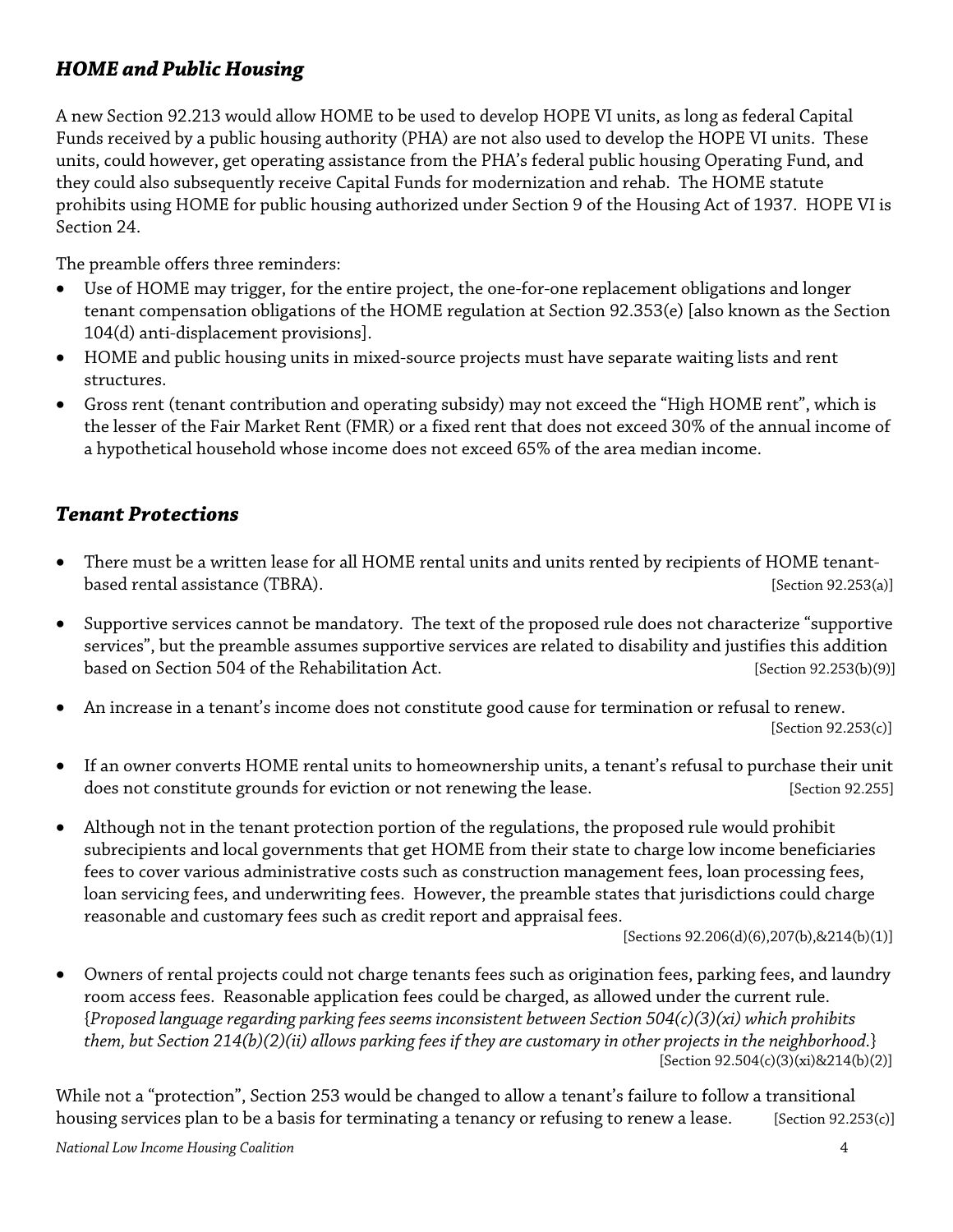## *Tenant Selection*

- Owners must comply with affirmative marketing requirements established by the jurisdiction (see *Affirmative Marketing* on page 6 of this summary). [Section 92.253(d)]
- Owner's tenant selection policies must limit housing to income-eligible households. [Section 92.253(d)(1)]
- Elaborates on existing language requiring the owner's tenant selection policies to have criteria that are reasonably related to an applicant's ability to perform obligations of the lease. New language gives examples of such obligations: paying rent, not damaging the housing, and not interfering with the rights and quiet enjoyment of other tenants. [Section 92.253(d)(2)]
- Tenant selection policies can limit eligibility or give preference to a particular segment of the population if permitted by the jurisdiction and if described in the ConPlan. [Section 92.253(d)(3)]
	- o A limit or preference must not violate nondiscrimination requirements. There is no violation if the limitations or preferences apply to housing that is also receiving funds from HOPWA, Shelter Plus Care, the Supportive Housing program, or Part 891 supportive housing for elderly or disabled people. [Section 92.253(d)(3)(i)]
	- o A project may have a limitation or preference for people with disabilities who need services offered at a project only if:
		- It is limited to households with disabilities that significantly interfere with their ability to obtain and maintain housing;
		- The households will not be able to maintain themselves in housing without appropriate supportive services; and,
		- The needed services cannot be provided in a non-segregated setting.
			- Families must not be required to accept the services offered at the project.
			- <sup>∗</sup> Advertising may feature the services for a particular type of disability, but the project must be open to all people with disabilities who may benefit from the services at the project.

[Section 92.253(d)(3)(ii)]

o *{Very similar language pertaining to jurisdictions is found in HOME changes to the ConPlan regs [Section 91.220(l)(2)(vi)] discussed on page 10 of this summary. The tenant selection changes of Section 92.253(d) would appear to apply only to people with disabilities because there are two subparagraphs as part of (d)(3) each focusing exclusively on people with disabilities. The ConPlan changes, however, refer primarily to preferences to professions such as police, teachers, or artists. This probably needs clarification in the final rule.}*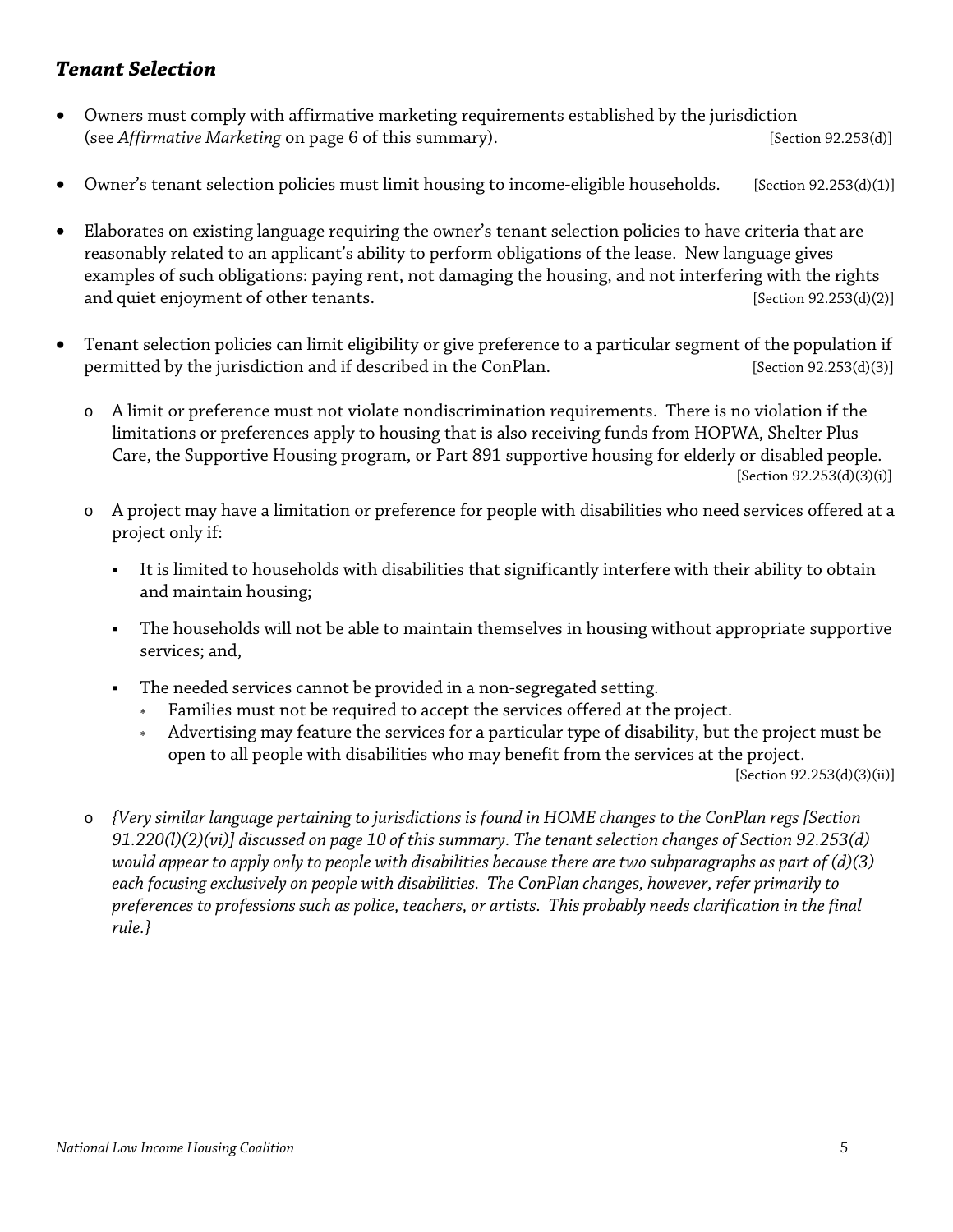# *Tenant-Based Rental Assistance (TBRA)*

• New language would expressly state that HOME may be used to pay utility deposits in conjunction with HOME TBRA or security deposit assistance. Stand-alone utility deposit assistance is not eligible.

[Section 92.209(a)]

- Additional text clarifies that a jurisdiction's tenant selection policies and criteria must be based on local housing needs and priorities consistent with the ConPlan. [Section 92.209(c)]
- Existing regulation allows TBRA to be targeted to those with special needs.
	- o The proposed rule would clarify that people with special needs include those who are homeless or are elderly; it would also target people with disabilities.
	- o The proposed rule adds that participation may be limited to persons with a specific disability if doing so is necessary to provide housing, aid, benefit, or services that are as effective as those provided to others.

[Section 92.209(c)(2)(i)]

- The proposed rule would allow use of HOME TBRA to administer a self-sufficiency program in which a family is required to participate as a condition of selection for TBRA.
	- o A family's failure to continue participation would not be permitted as a basis for terminating assistance, but renewal of TBRA could be conditioned on participation.
	- o People with disabilities may not be required to participate in medical or disability-related services as part of a self-sufficiency program.

The preamble states that this has been a part of administrative guidance for many years.

[Section 92.209(c)(2)(iii)]

- TBRA may assist a tenant who has been identified as a potential homebuyer through a lease-purchase agreement.
	- o Up to 36 months of TBRA can be made for lease-purchase.
	- TBRA may not be used to accumulate downpayment or closing costs; however, the tenant-homebuyer's monthly contribution toward rent may be set aside for this purpose.

[Section 92.209(c)(2)(iv)]

• People who are eligible for preference must have the opportunity to participate in all programs of the participating jurisdiction, including programs that are not separate or different. [Section 92.209(c)(2)(v)]

# *Affirmative Marketing*

Three improvements are proposed for Section 92.351(a)(1):

- Jurisdictions would not only be required to have affirmative marketing requirements and procedures, they would also be obligated to "follow" them.
- The proposed rule would delete language exempting jurisdictions from having affirmative marketing procedures for households with TBRA or vouchers.
- The rule would also expand affirmative marketing requirements to all HOME *programs* (not just *projects* with five or more units).

Subrecipients, as well as owners and jurisdictions, would be responsible for affirmative marketing.

[Section 92.351(a)(2)]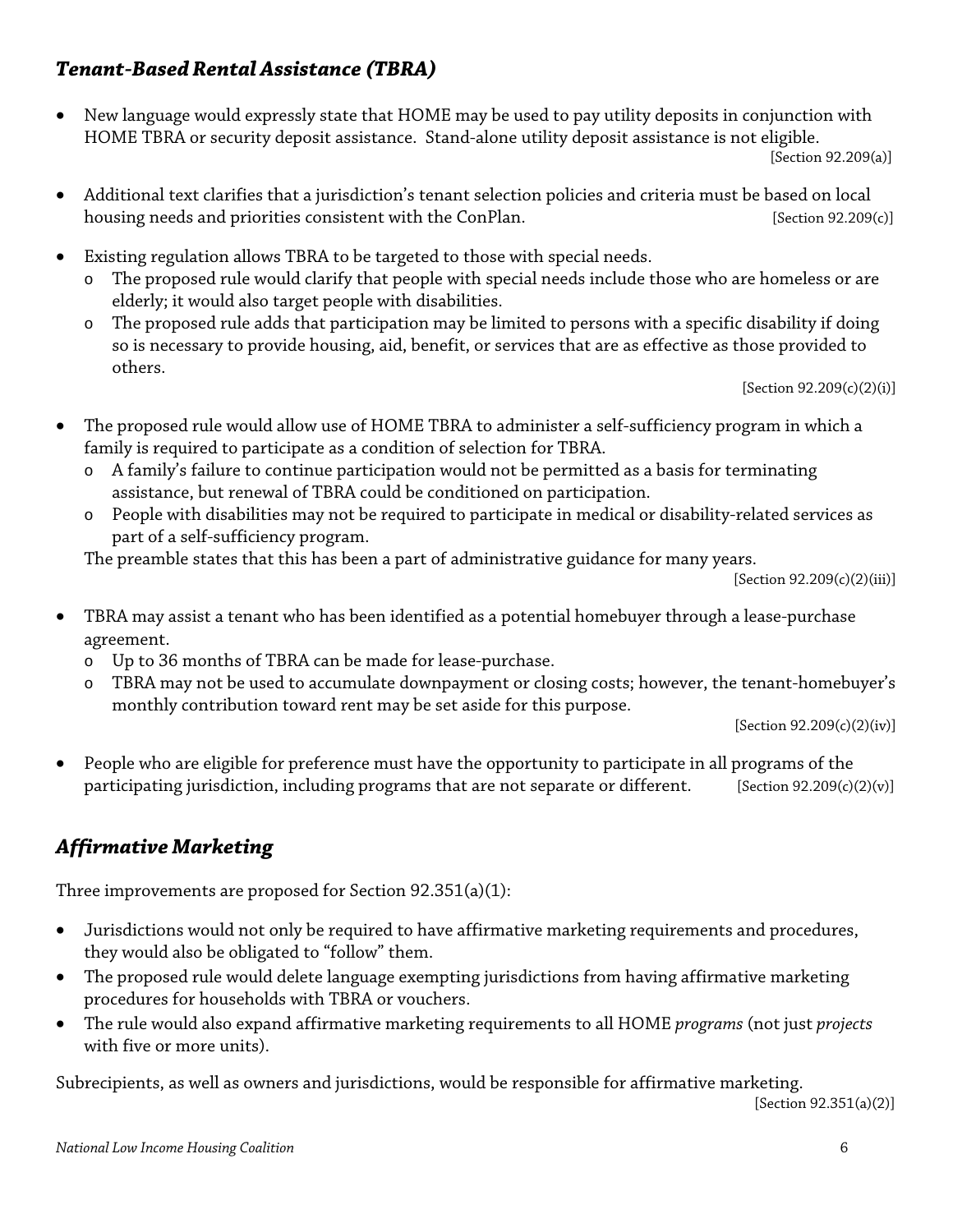# *Single Room Occupancy Units (SROs)*

The definition of SRO would be changed to require consistency with the building's zoning and building code classification. [Section 92.2]

The proposed rule would codify what the preamble characterizes as rent limitation policies established in 1994 administrative guidance.

- For SROs that have both sanitary and food preparation facilities, the FMR would be based on the zerobedroom FMR. These projects must meet the High HOME or Low HOME rent requirements.
- For SROs that have no sanitary or food preparation facilities, or only one of the two, the FMR would be based on 75% of the zero-bedroom FMR. These projects are not required to have Low HOME rents, but if there are five or more HOME units in the project, 20% of the units must be occupied by persons with incomes below 50% of the area median income.

[Section 92.252(c)]

# *Eligible Activities*

### Predevelopment Costs

Predevelopment costs such as architectural and engineering costs and other related professional services incurred not more than 18 months before HOME funds are committed could be paid for with HOME.

[Section 92.206(d)(1)]

The preamble declares that the proposed rule would allow energy audits to become eligible project soft costs, but the proposed text does not include this feature. [Section 92.206(d)(3)]

### Fees

HUD proposes to allow jurisdictions to charge fees to owners of rental projects in order to cover the cost of their ongoing monitoring and physical inspection of HOME projects during the entire period of affordability. HUD comments that the Low Income Housing Tax Credit program allows monitoring fees. Allowing monitoring fees might create an incentive for jurisdictions to impose affordability periods longer than the minimum required under the existing rule. Current regulation explicitly prohibits monitoring fees. [Section 92.214(b)(1)(i)]

### Jointly Funded Projects

The statute prohibits jurisdictions from using HOME outside of their boundaries, unless for a joint project located in a contiguous jurisdiction serving residents of both jurisdictions. The proposed rule clarifies "joint project" by adding that both jurisdictions must make a financial contribution to the project. A financial contribution may be: a loan or a grant (including loans from other federal sources such as CDBG) and relief from a significant tax or fee (e.g., waiver of impact fees, property taxes). [Section 92.201(a)(2)]

### Farmworker Dormitories, A New **Ineligible** Activity

The rule would prohibit farmworker dormitories from being considered "housing". The statute limits HOME to permanent and transitional housing. The statute limits HOME to permanent and transitional housing.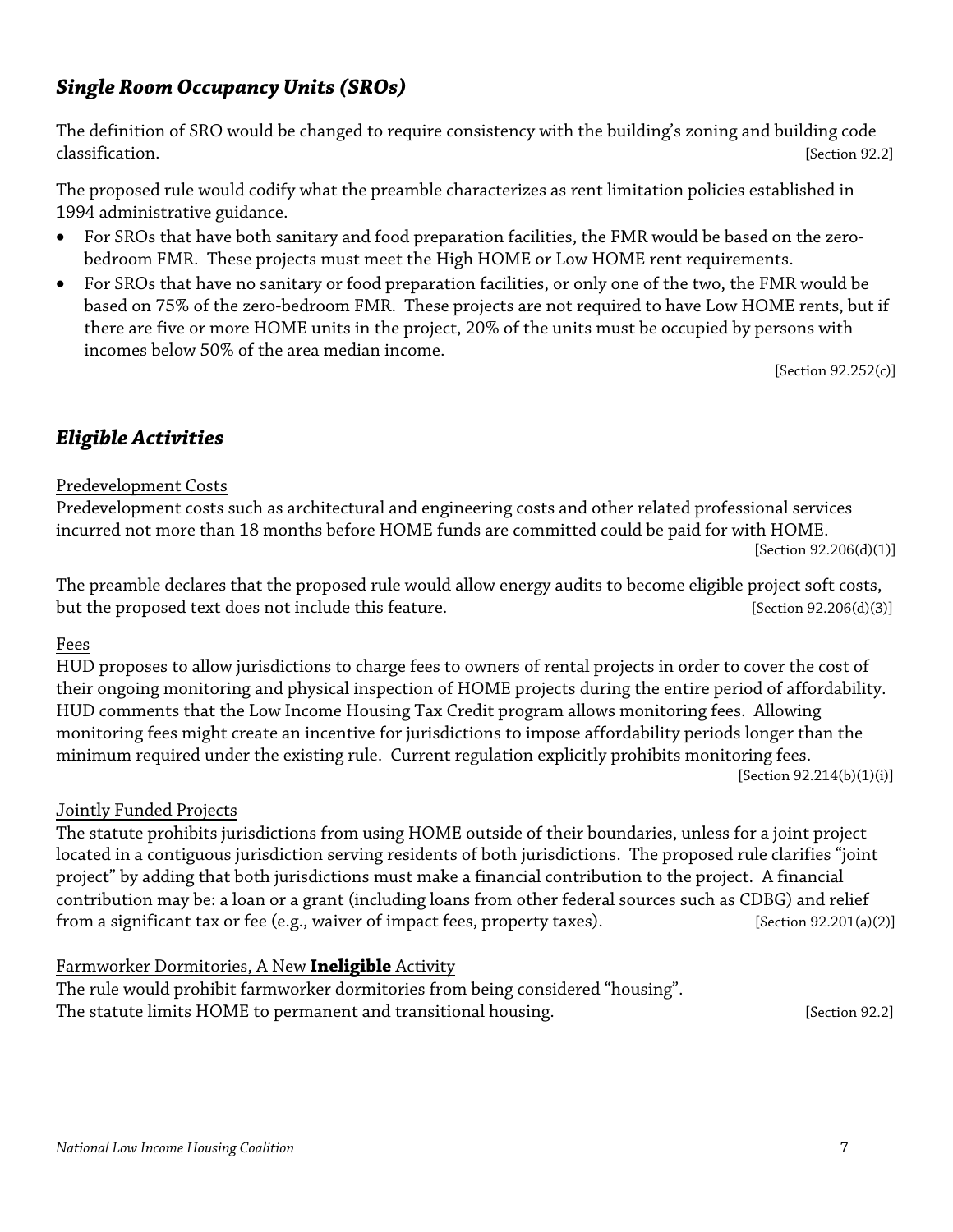# *Special Provisions Regarding Students*

• Jurisdictions cannot limit benefits to students or give preferences to students.

[Section 91.220(l)(2)(vi)(A) & 91.320(k)(2)(vi)(A)]

- The definition of "housing" would explicitly exclude any form of housing for students (the current rule only excludes student dormitories). The student of the student student student student student student student
- Students would also be excluded from qualifying as "low income" under a revised definition. The preamble states that the rule would be revised to be consistent with recent statutory changes to the Housing Choice Voucher program, which prohibits voucher assistance to those enrolled in an institution of higher education from qualifying as low income if they are under 24 years of age, are not veterans, are unmarried, do not have a dependent child, or do not have parents who are low income. [Section 92.2]

## *Income Determinations*

Five changes are proposed; three are mentioned here.

The proposed rule would clarify that annual income determination must be based on all people in a household, unrelated as well as related, not just "family members". [Section 92.203(d)(1)]

The proposed rule would formalize in the reg, existing HOME Technical Guidance. If a jurisdiction elects to use source documents (e.g. wage statements) to establish a potential or ongoing beneficiary's income eligibility, then it must use, at a minimum, a 3-month standard. Jurisdictions could continue to use longer periods. [Section 92.203(a)(1)(i)&(2)]

HUD would require jurisdictions to select only one of two possible definitions of income for each HOME program (e.g., downpayment assistance, rental housing program, TBRA, etc.). Different programs could use different definitions. [Section 92.203(c)]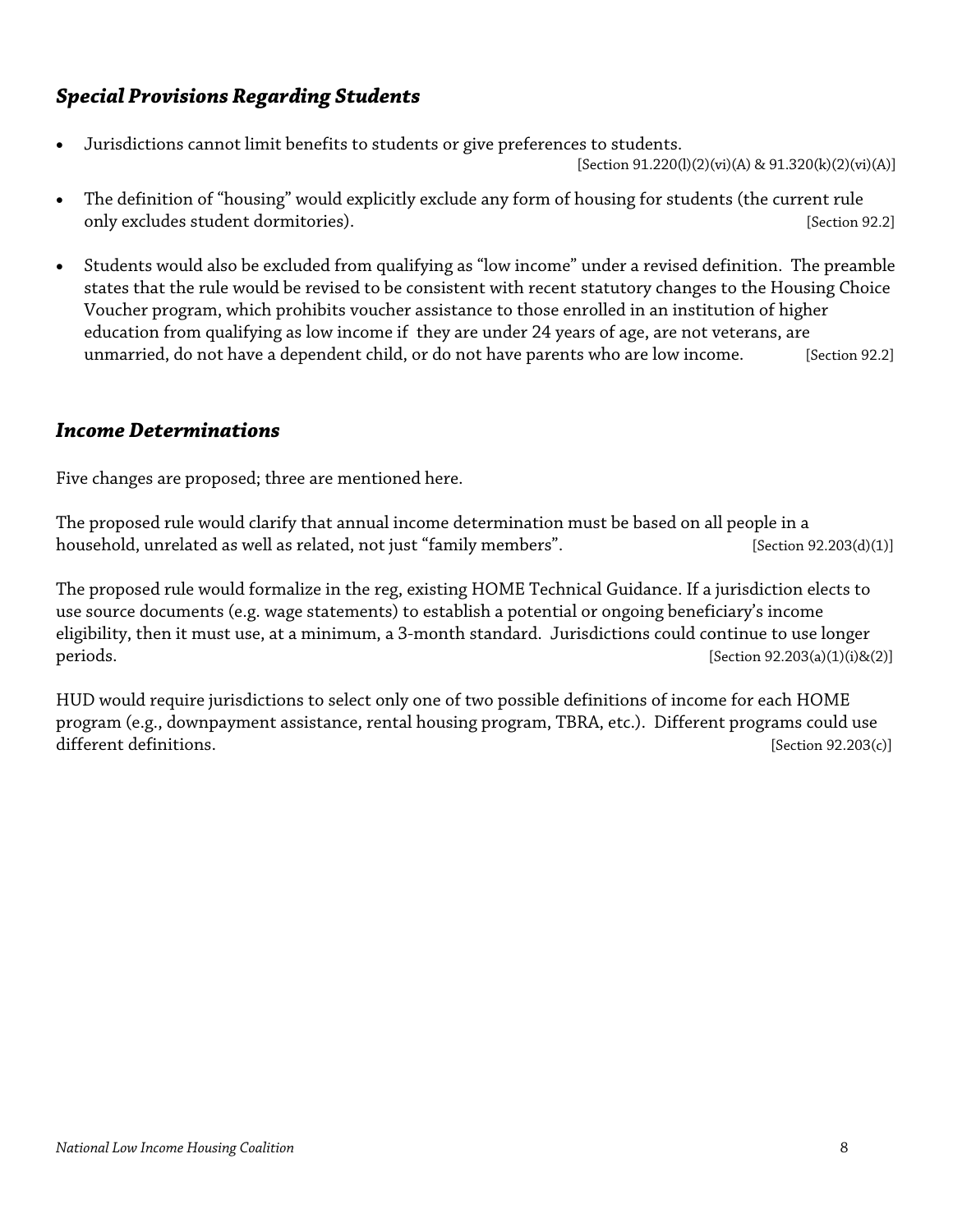## *Miscellaneous Provisions Pertaining to Rental Properties*

- A. The proposed rule would be revised to specifically state that HOME rent limits include both rent and utilities or utility allowances. The section of the section  $[Section 92.252(a)]$
- B. The proposed rule would clarify that single-family rental units (not just multifamily) must be addressed in a jurisdiction's refinancing guidelines.  $[Section 92.206(b)(2)]$
- C. Under the existing rule, in a rental project with five or more HOME units, 20% of the HOME units must be occupied by households with incomes below 50% of area median income who pay "Low HOME rents". Low HOME rent is either: a fixed rent that does not exceed 30% of the annual income of a hypothetical household whose income does not exceed 50% of the area median income, or a rent that is less than 30% of the actual household's income.
	- The proposed rule would make it clear that jurisdictions may designate more than 20% of the units in a project as "Low HOME rent units", regardless of project size.
	- The preamble observes that it is a common practice to designate many units as Low HOME rent units in projects that also receive project-based rental assistance. The preamble explains that this permits the owner to charge project-based assistance rents which are typically greater than HOME rents, enabling the project to serve extremely low income households. HUD urges jurisdictions to encourage developers to designate all HOME units in Section 202 or Permanent Supportive Housing as Low HOME rent units in order to take advantage of project-based rent subsidies to serve extremely low income people.

[Section 92.252(b)]

- D. After project completion, one unit in a project that consists entirely of HOME units may be converted to an on-site manger's unit if necessary to contribute to the stability of the housing or the effectiveness of services provided at service-enriched housing. [Section 92.205(d)(2)]
- E. Utility Schedule
	- The proposed rule would require jurisdictions to annually update maximum monthly utility allowances.
	- Jurisdictions would be required to use the HUD Utility Schedule Model, or otherwise determine utility allowances based on the type of utilities used at a project. (The preamble notes that the LIHTC program uses the HUD Utility Schedule Model.)

[Section 92.252(d)]

F. Maximum Per-Unit Subsidy Amount

The current rule allows HUD to increase the maximum HOME per-unit subsidy amount to 240% of the original Section 221(d)(3)(ii) mortgage limits. The proposed rule clarifies that this 240% cap remains, even if the Section 221(d)(3)(ii) mortgage limit for an area exceeds the cap amount. [Section 92.250(a)]

### *Miscellaneous Provisions Pertaining to Rental Properties, continues*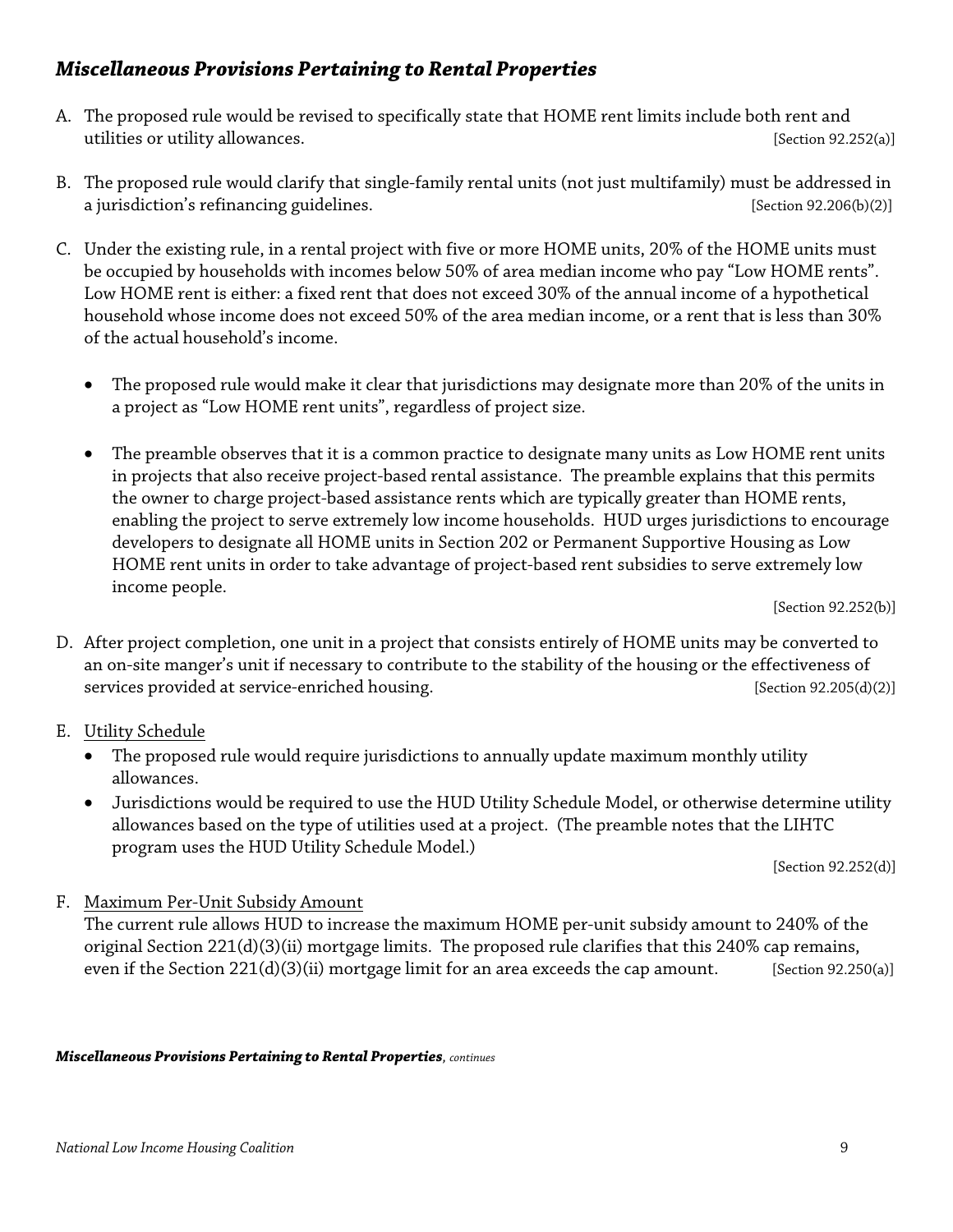#### *Miscellaneous Provisions Pertaining to Rental Properties, continued*

G. Underwriting and Subsidy Layering Analysis {*It seems that this applies to homeowner projects too, but it is presented here*.}

The current rule requires jurisdictions to perform a subsidy layering analysis and not invest any more HOME, in combination with other government assistance, than is necessary. The proposed rule expands upon this, applying it to projects with or without other government investment. And, it specifically requires the analysis to determine the project's financial viability over the required affordability period based on a reasonable level of return on investment that does not exceed the jurisdiction's standards for various sizes and types of projects. As proposed, those guidelines must require the jurisdiction to:

- Examine the sources and uses of funds and determine that costs are reasonable.
- Assess neighborhood market conditions, the developer's experience and financial capacity, and the solidity of the financial commitment to the project.

[Section 92.250(b)]

FY12 Appropriations Act requires jurisdictions to certify that, for each project, it has:

- Conducted an underwriting review.
- Assessed developer capacity and financial soundness.
- Examined neighborhood market conditions to ensure adequate need for each project.

## *HOME Changes to the Consolidated Plan Regulations*

### Identifying Eligible Applicants and Process for Funding Applications

A jurisdiction's Annual Action Plan would have to describe eligible applicants and describe the jurisdiction's process for seeking and funding proposals. [Section 91.220(l)(2)(v) & 91.320(k)(2)(v)]

### Limiting Beneficiaries or Offering Preferences To Particular Segments of the Population

The proposed rule would allow jurisdictions to limit the beneficiaries or give preferences to a particular segment of the low income population such as police, teachers, or artists, but only if described in the Action Plan. Existing regulations allow Tenant-Based Rental Assistance to be targeted to people with special needs (see page 6).  $[Section 92.209(c)(2)]$ 

- Students cannot be given such preferences. (See other student-related provisions under the revised definitions of "housing" and "low-income families", page 8.)
- Employees of the jurisdiction cannot get such preferences.

[Section 91.220(l)(2)(vi) & 91.320(k)(2)(vi)]

### HUD Approval Action

The Annual Action Plan portion of the ConPlan rule would be changed to clarify that HUD's approval (or failure to disapprove) an Action Plan does not automatically approve a jurisdiction's resale or recapture guidelines, or any alternative forms of HOME investment not already specifically allowed in the regulations (forms already allowed include equity investments, interest-bearing loans, deferred payment loans, grants, etc.).

Existing HOME regs require HUD to determine whether alternative forms of investment and resale and recapture requirements are consistent with the purpose of the HOME program. The ConPlan regs and pertinent portions of the HOME rule would be changed to specify that HUD must give written approval. [Sections 91.220(l)(2)(i)&(ii) and 91.320(k)(2)(i)&(ii)]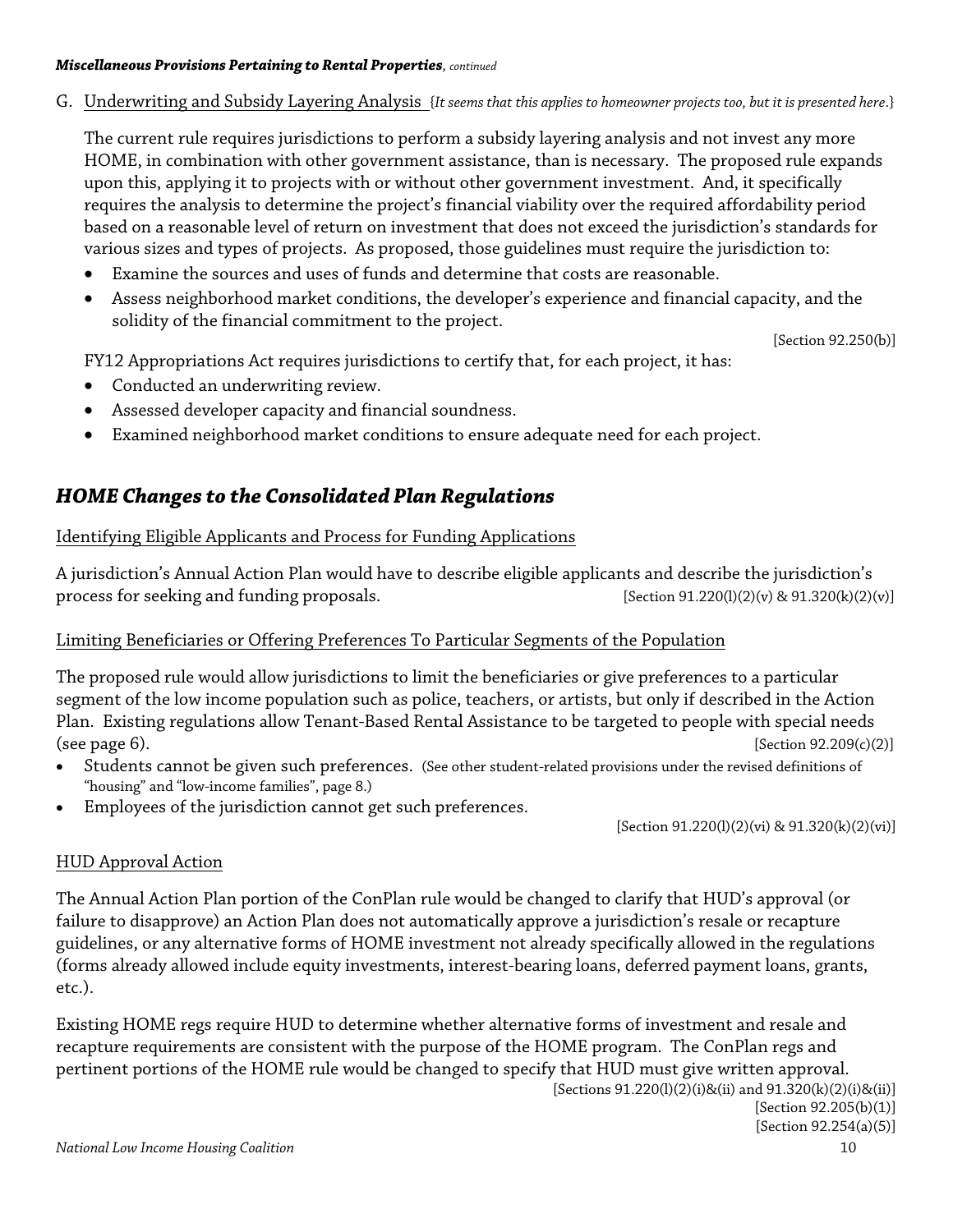## *Disaster-Related Features*

- A. The proposed rule would amend the definition of "reconstruction". Existing rules allow housing to be reconstructed only if the housing was standing on the site at the time of project commitment. However, in the case of disasters, housing might not be standing on the site when an opportunity for project commitment arises.
	- Therefore, the proposed rule would allow housing destroyed or severely damaged and subsequently demolished to be rebuilt on the same lot under the reconstruction category if HOME funds are committed within 6 months of the date of the destruction or damage (the preamble says 12 months).
	- The preamble points out that this distinction helps avoid longer affordability periods for rental units (a maximum of 15 years for rehab costs greater than \$40,000 vs 20 years for any new construction) or resale/recapture provisions for homeowners.

[Section 92.2]

- B. The match reduction provisions pertaining to major disasters would be modified to require HUD to consider the extent of a disaster's fiscal impact on the jurisdiction in determining whether to allow the match reduction, as well as in determining the amount and duration of any reduction. The preamble declares that HUD will be issuing guidance.  $[Section 92.222(b)(1)]$
- C. There are new features in the Property Standards portion of the proposed rule requiring, "where relevant", that housing constructed or rehabbed be done in a manner that mitigates the impact of potential disasters.  $[Section 92.251(a)(2)(iv)8(b)(2)(vii)]$

## *Miscellaneous Definition Changes*

Program Income HUD proposes to amend the definition to clarify that program income does not include gross rent from the use, rental, or sale of real property received by the project owner unless the funds are paid by the owner to the jurisdiction or a subrecipient. The section 92.2] [Section 92.2]

Subrecipient The proposed rule clarifies that a subrecipient is a public agency or nonprofit that receives HOME to carry out *programs* (eg owner-occupied rehab, downpayment assistance, etc.), not to carry out *projects*. [Section 92.2]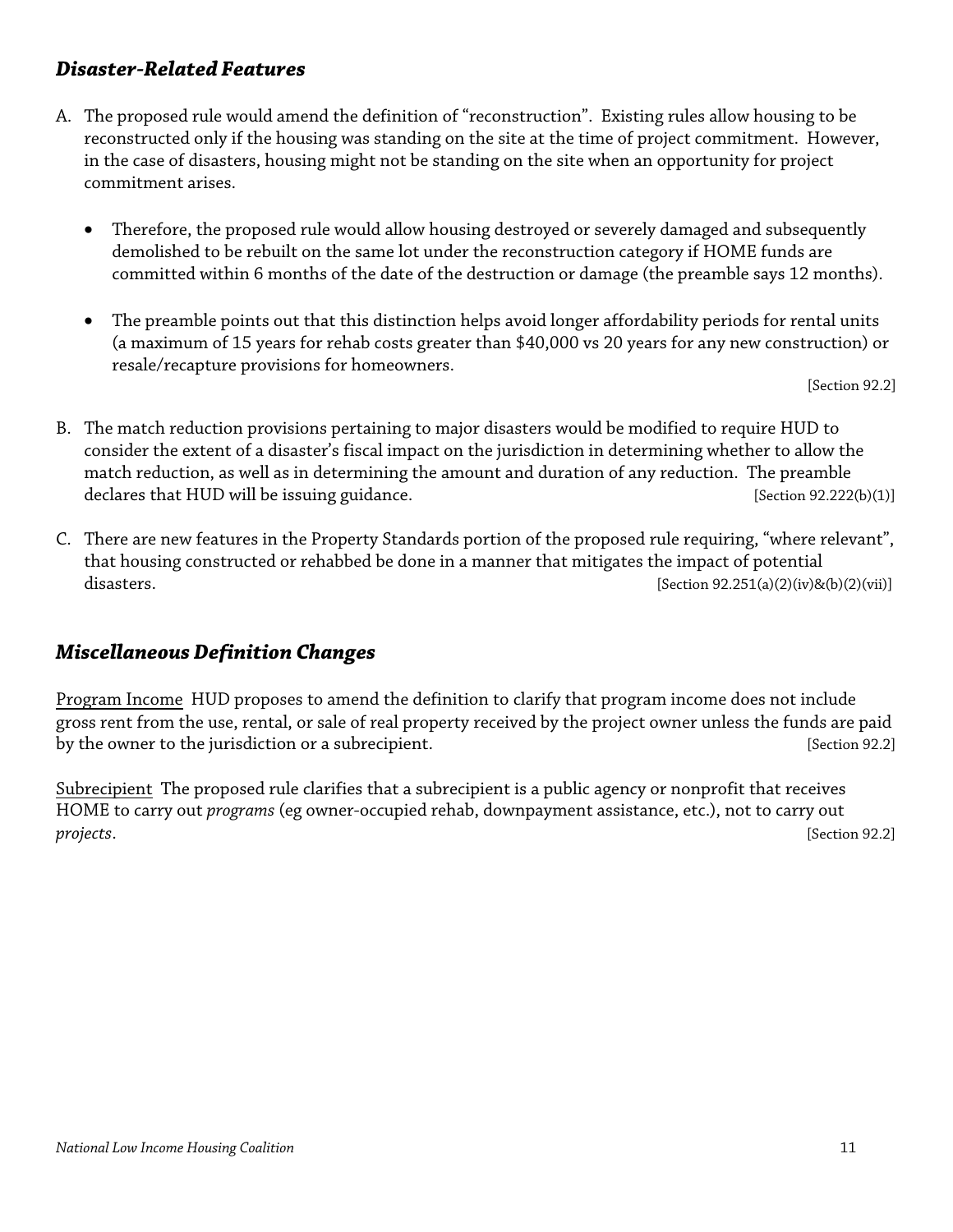# *Enhanced/Timely Performance Quality Assurance*

Project Completion The definition would be clarified for rental projects. They may be designated as completed in HUD's management information system (known as IDIS) once construction or rehabilitation is completed, but before all units are occupied.  $[Section 92.2]$ 

Quality Upon Completion The proposed rule adds that activities and costs are eligible only if, upon completion, housing meets the regulation's property standards.  $[Section 92.205(a)(1)]$ 

Acquisition or Demolition The current rule limits acquisition or demolition with HOME to a specific affordable housing project. The proposed rule would add that construction on that specific project must reasonably be expected to start within the existing time frames of the definition of "commitment" (which in general is 12 months after a formal agreement between the jurisdiction and project owner). The intent is to prevent acquisition or demolition unless there is not an immediate, planned use. [Section 92.205(a)(2)]

## Leasing Up Rental Properties

- If multifamily housing is not occupied by eligible tenants within a time period specified by HUD following the date of project completion, then the proposed rule would require a jurisdiction to submit marketing information, and if appropriate a marketing plan. The preamble to the proposed rule specifically seeks suggestions about the length of such a time period, and offers examples of a period that is no less than 90 days but no more than six months.
- HUD will require repayment of HOME funds for any unit that is not rented to an eligible tenant 18 months after project completion.

[Section 92.252]

## Project Termination

- The proposed rule clarifies that a project that fails to meet the requirements of "affordable housing" (affordability, income targeting, etc) must be terminated and all HOME funds invested must be returned to the jurisdiction's HOME account. [Section 92.205(e)(1)]
- The proposed rule adds a new feature specifying that projects not completed within four years from the date of project commitment are deemed terminated, and the jurisdiction must return all HOME funds invested in it to the jurisdiction's HOME account. The jurisdiction may request a 12-month extension by submitting information about the project's status, steps being taken to overcome obstacles, proof of adequate funding, and a schedule with milestones for completion. [Section 92.205(e)(2)]

FY12 Appropriations Act requires repayment if a project is not completed within four years of commitment date. HUD may extend the deadline for one year if the failure to complete is beyond the control of the jurisdiction.

### Termination of Affordability Restrictions

Under the existing rule, a jurisdiction's deed restrictions, covenants, etc. imposing the HOME affordability requirements may provide that affordability restrictions may be terminated upon foreclosure or transfer in lieu of foreclosure. The proposed rule would be modified to add:

- Repayment of the HOME investment does not end the affordability requirements.
- "Use restrictions" as one of the potential mechanisms for imposing the affordability requirements.
- Termination of affordability restrictions during the affordability period does not relieve the jurisdiction of its obligation to repay HOME funds invested in the project.

[Section 92.252(e)]

### *Enhanced/Timely Performance and Quality Assurance, continues*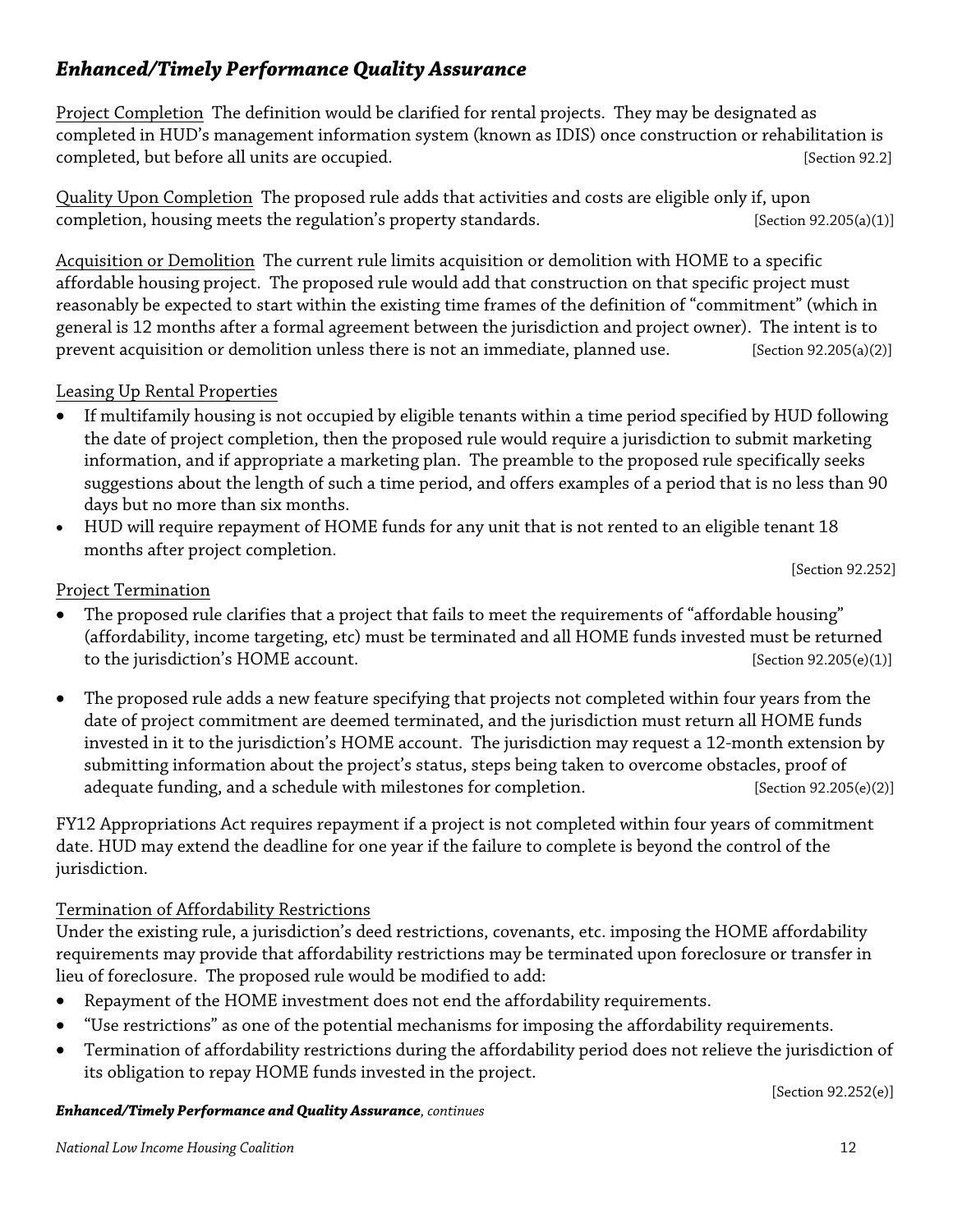#### *Enhanced/Timely Performance and Quality Assurance, continued*

#### On-Site Inspections

Current regulations require on-site inspections annually if there are more than 26 units, every other year if there are 5-25 units, and every three years if there are 1-4 units.

- HUD is adding that on-site inspections must be conducted at project completion and one year after completion.
- HUD is proposing to reduce on-site inspections to every three years, regardless of the number of units.
- Jurisdictions must adopt a more frequent inspection schedule for properties that have had health and safety deficiencies.
- If there are observable deficiencies, a follow up on-site inspection must be conducted within 12 months to verify that deficiencies are corrected. Health and safety deficiencies must be corrected immediately.
- Owners must annually certify that each building and all HOME units are suitable for occupancy.
- Inspections must be based on a statistically valid sample of units.
	- <sup>o</sup> For projects with 1-4 units, the "inspectable items" for each building and 100% of the HOME units must be inspected.
	- <sup>o</sup> For projects with more than 4 units, the inspectable items for each building and at least 20% of the HOME units in each building must be inspected.
- The current rule for TBRA units is unchanged; jurisdictions must continue to conduct annual on-site monitoring.

[Section 94.504(d)(1)]

In the preamble HUD notes that a number of jurisdictions claim that they effectively monitor rental projects using risk-based processes they utilize for rental housing developed through other funding sources. However, the proposed text of the regulation does not tie the three-year inspection regime to reliance on tested mechanisms from other programs. HUD specifically requests input regarding the criteria used in, and the characteristics of, an effective risk-based system for on-site monitoring.

### Financial Oversight

The proposed rule would add a new requirement calling for jurisdictions to annually examine the financial condition of rental projects. The preamble states that this would apply to projects with at least ten HOME units, however the proposed text of the rule does not specify a threshold number of units. HUD specifically asks for comments regarding the unit threshold for triggering the annual financial review.

[Section 94.504(d)(2)]

*Enhanced/Timely Performance and Quality Assurance, continues*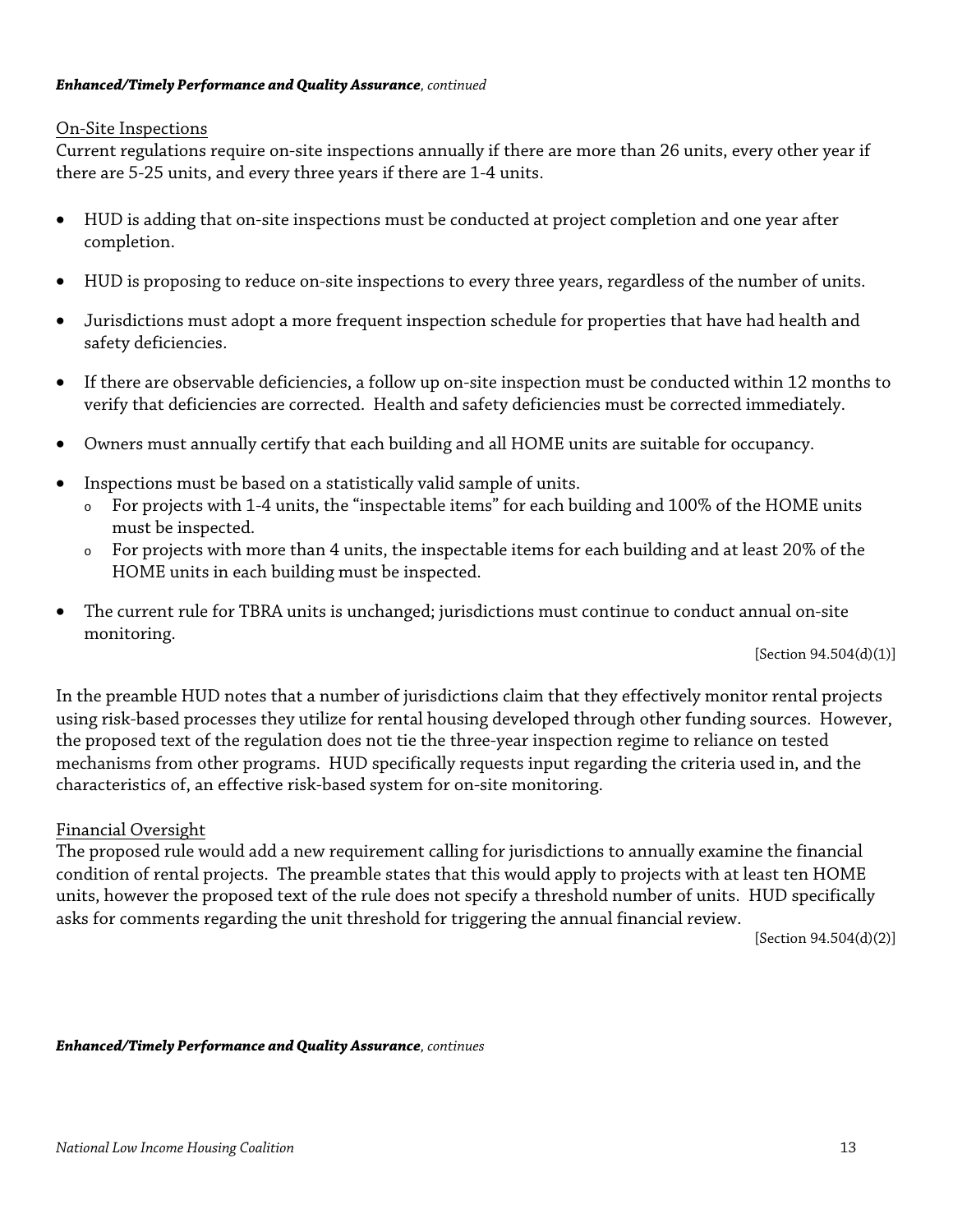#### *Enhanced/Timely Performance and Quality Assurance, continued*

### Ongoing Rental Property Condition Standards

Jurisdictions must establish property standards for rental housing (including manufactured housing) that apply throughout the affordability period.

- The standards must ensure that owners maintain the housing in good repair as decent, safe, and sanitary.
- The description of the property standards must be in sufficient detail to establish the basis for uniform rental housing inspection.
- Ongoing property standards must address each of the following:
	- Compliance with all state and local codes and ordinances. At a minimum, the standards must include all inspectable items in HUD's Uniform Physical Conditions Standards (currently in use in the Public Housing program).
	- <sup>o</sup> The standards must identify life-threatening deficiencies that the owner must immediately correct, as well as the time frame for addressing other health and safety defects.
	- <sup>o</sup> Housing must meet the lead-based paint requirements of 24 CFR part 35.
- Jurisdictions must have written inspection procedures for ongoing property inspections. The procedures must include checklists as well as descriptions of: inspection frequency, who will carry out inspections and how they will be conducted, and procedures for training and qualifying inspectors.
- There must be procedures for ensuring timely corrective and remedial action.

[Section 92.251(f)]

## CHDOs See the CHDO portion of this summary

# *Corrective and Remedial Actions*

When HUD finds that a jurisdiction is failing to meet the HOME requirements, existing regs offer a list of actions HUD "may" use to prevent continuation of the problem. The proposed rule adds two and modifies an existing option:

- Establishing procedures to ensure compliance with the regulations.
- Encouraging a city to form a consortium with a willing county.
- Establishing a remedial plan to make up a shortfall in matching contributions.

[Section 92.551(c)(1)]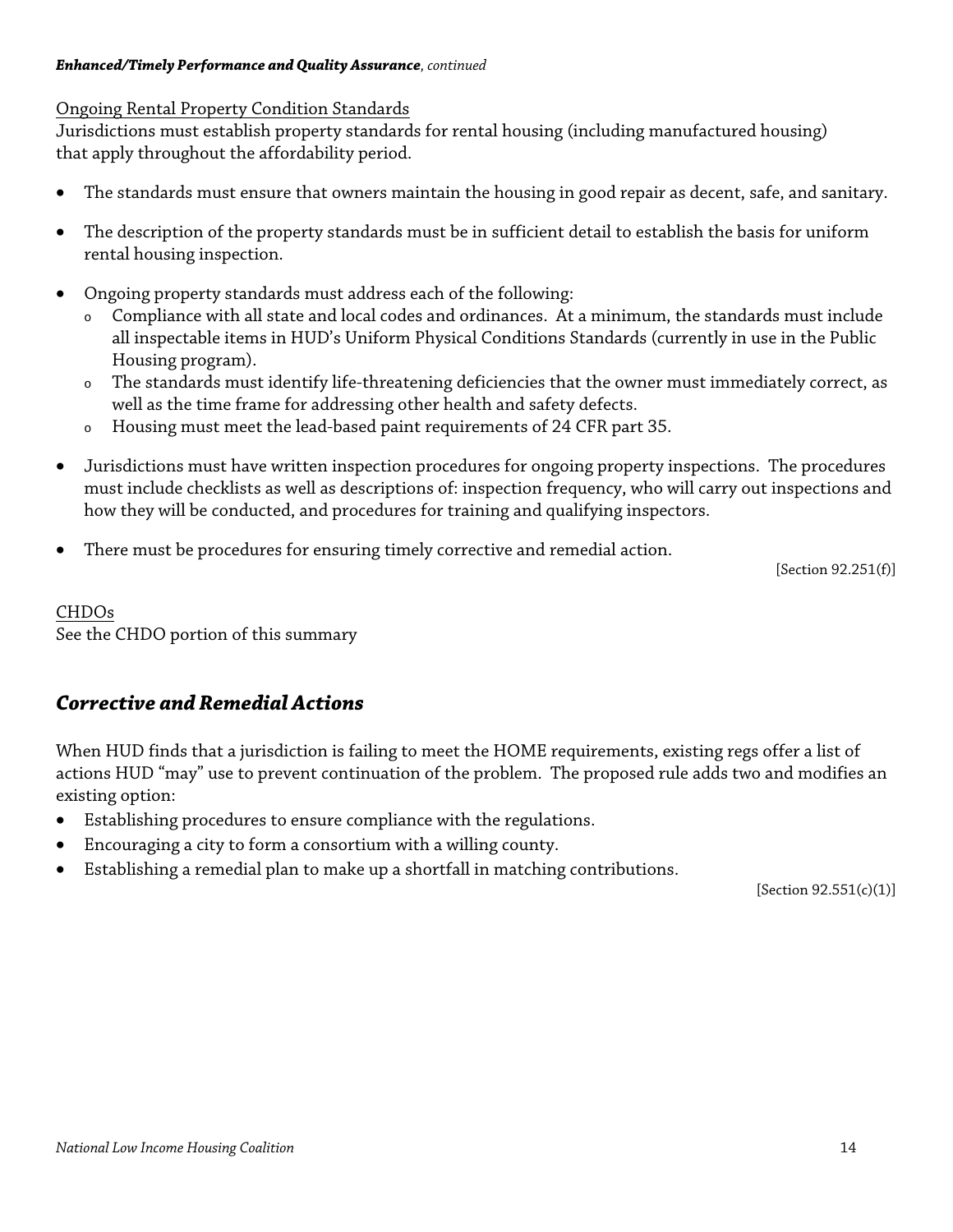## *Homeowner Activities*

• If a homeowner unit is not purchased by an eligible buyer within 6 months of completion, the proposed rule would require the housing be rented to an eligible tenant.

The FY12 Appropriations Act requires that any homeownership unit not sold within six months of completion, be rented.

• Homebuyers must receive housing counseling.

[Section 92.254(a)(3)]

• In determining the income eligibility of the family, the jurisdiction must include the income of all people  $\lim_{z \to z_0}$  [Section 92.254(a)(3)&(b)(2)]

### Initial Purchase Price Limit

The statute requires that the initial purchase price of HOME homeowner units not exceed 95% of the area median purchase price for single family housing – as determined by HUD. The existing regulations allow jurisdictions to use as a surrogate for the 95% standard, the FHA Single Family Mortgage Limits under Section 203(b) of the National Housing Act . The preamble notes that due to statutory changes to FHA 203(b), it is a less reliable benchmark.

- Therefore, HUD proposes eliminating the option of using the FHA 203(b) benchmark.
	- o HUD will annually publish 95% of area median purchase prices. [Section 92.254(a)(2)]

- <sup>o</sup> Jurisdictions will continue to have the option of determining their own 95% standard, but the proposed rule would require jurisdictions that make their own determinations to include the calculation in their Annual Action Plans. [Sections 91.220(l)(2)(iv)&320(k)(2)(iv)]
- The preamble notes that the 95% standard in many areas is often extremely low, and that there are relatively few new homes built in nonmetropolitan communities upon which to arrive at a meaningful standard.
	- <sup>o</sup> Therefore, HUD proposes to provide an exception to the 95% benchmark for newly constructed housing, allowing jurisdictions to use the 95<sup>th</sup> percentile of the U.S. median purchase price for new construction for nonmetropolitan areas.
	- <sup>o</sup> For nonmetro areas, states may aggregate sales data from more than one county if they are contiguous and similarly situated.

[Section 92.254(a)(2)]

### Homebuyer Program Policies

Jurisdictions would be required to have and follow written policies for underwriting standards, anti-predatory lending, and refinancing. The state of the state of the state of the state of the state of the state of the state of the state of the state of the state of the state of the state of the state of the state of the state of t

### Underwriting and Subsidy Layering

See the entry in this summary on page 10 for "*Miscellaneous Provisions Pertaining to Rental Properties".*

[Section 92.250(b)]

*Homeowner Activities, continues*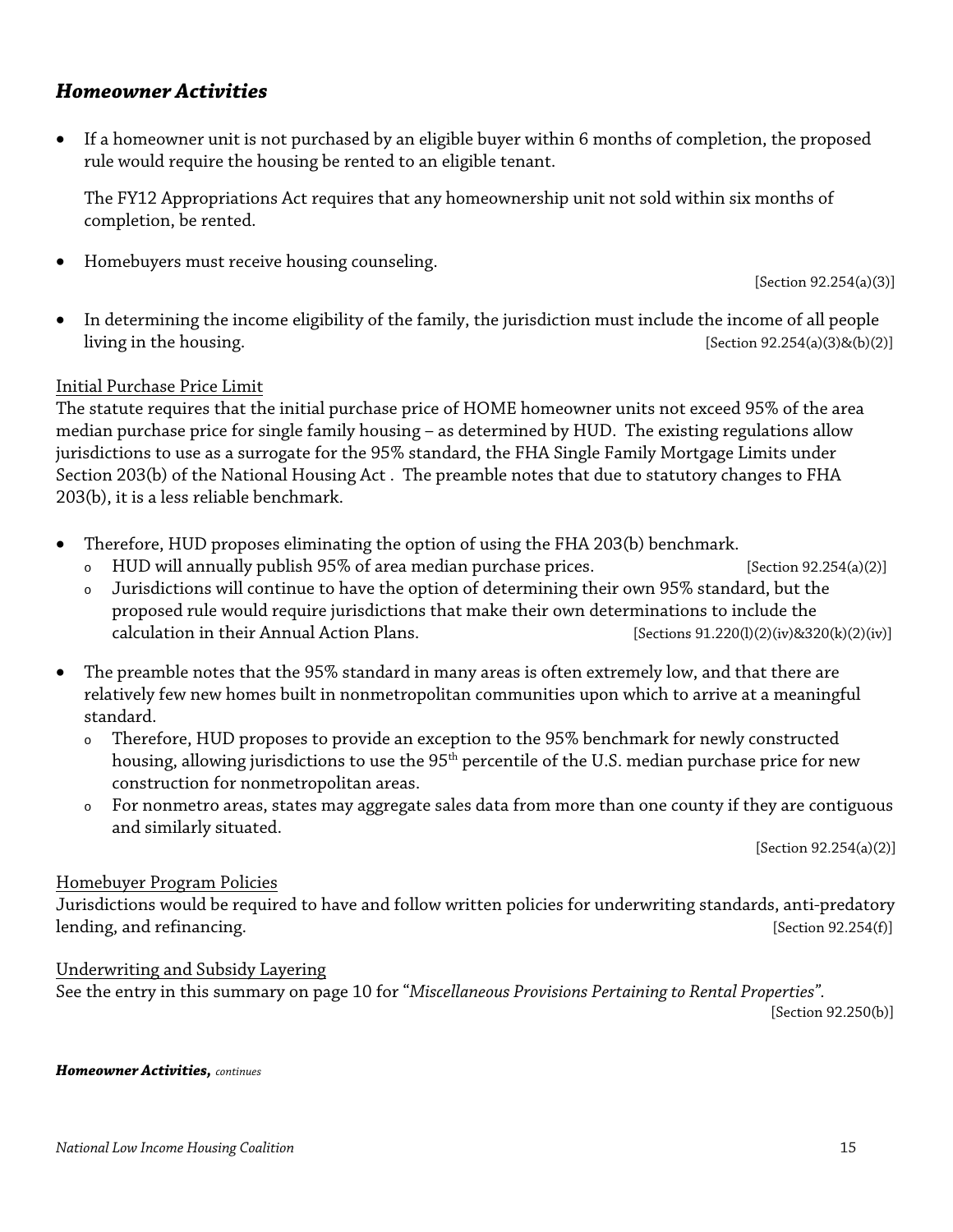#### *Homeowner Activities, continued*

### Providing Homeownership Assistance Through Lenders

The preamble notes that many jurisdictions provide HOME funds to be used as homeownership assistance (eg downpayment assistance) to lenders (for-profit and nonprofit) that provide first mortgage financing. The proposed rule adds a new subsection placing conditions on such activities:

- There must be a written agreement between the jurisdiction and lender specifying the forms and amounts of homeownership assistance.
- Before the lender provides homeownership assistance, the jurisdiction must verify that the family is low income and must inspect the housing to ensure compliance with HOME property standards.
- No fees may be charged to the family for homeownership assistance, and the jurisdiction must determine that fees and other amounts charged by the lender for the first mortgage are reasonable.

[Section 92.254(e)]

### Resale and Recapture Policies

The statute requires resale provisions that provide a fair return and that assures that the unit remains affordable for a range of low income buyers. The proposed rule would require the jurisdiction's resale requirements to:

- Define "fair return on investment".
- Define "affordability to a reasonable range of low income homebuyers".
- Address how the jurisdiction will make housing affordable to a low income buyer in the event that the resale price necessary to provide a fair return is not affordable to subsequent low income buyers.

[Section 92.254(a)(5)(i)]

Recapture provisions may allow the subsequent buyer to assume the HOME assistance, if the subsequent buyer is low income. [Section 92.254(a)(5)(ii)]

### Ownership Interest

The proposed rule would expand the ownership interest provision for rehabbed property that does not involve acquisition to include inherited property with multiple owners, life estates, and living trusts. The preamble explains each of these and the proposed rule goes into greater detail, setting conditions to be met for each of the three situations. [Section 92.254(c)]

### Definition of Homeownership

The definition of "homeownership" would explicitly state that a right to possession under a contract for deed, installment contract, or land sales contract will not be considered legitimate for the purposes of HOME assistance. The preamble explains that payments made by homebuyers directly to sellers under these mechanisms typically do not constitute equity, and title is not required to be transferred to the buyer until the very last payment. Consequently, homebuyers are not protected if they are late with or miss a payment. Not only can the seller take back the home, but all of the buyer's payments up to such a point have no equity value. [Section 92.2]

#### *Homeowner Activities, continues*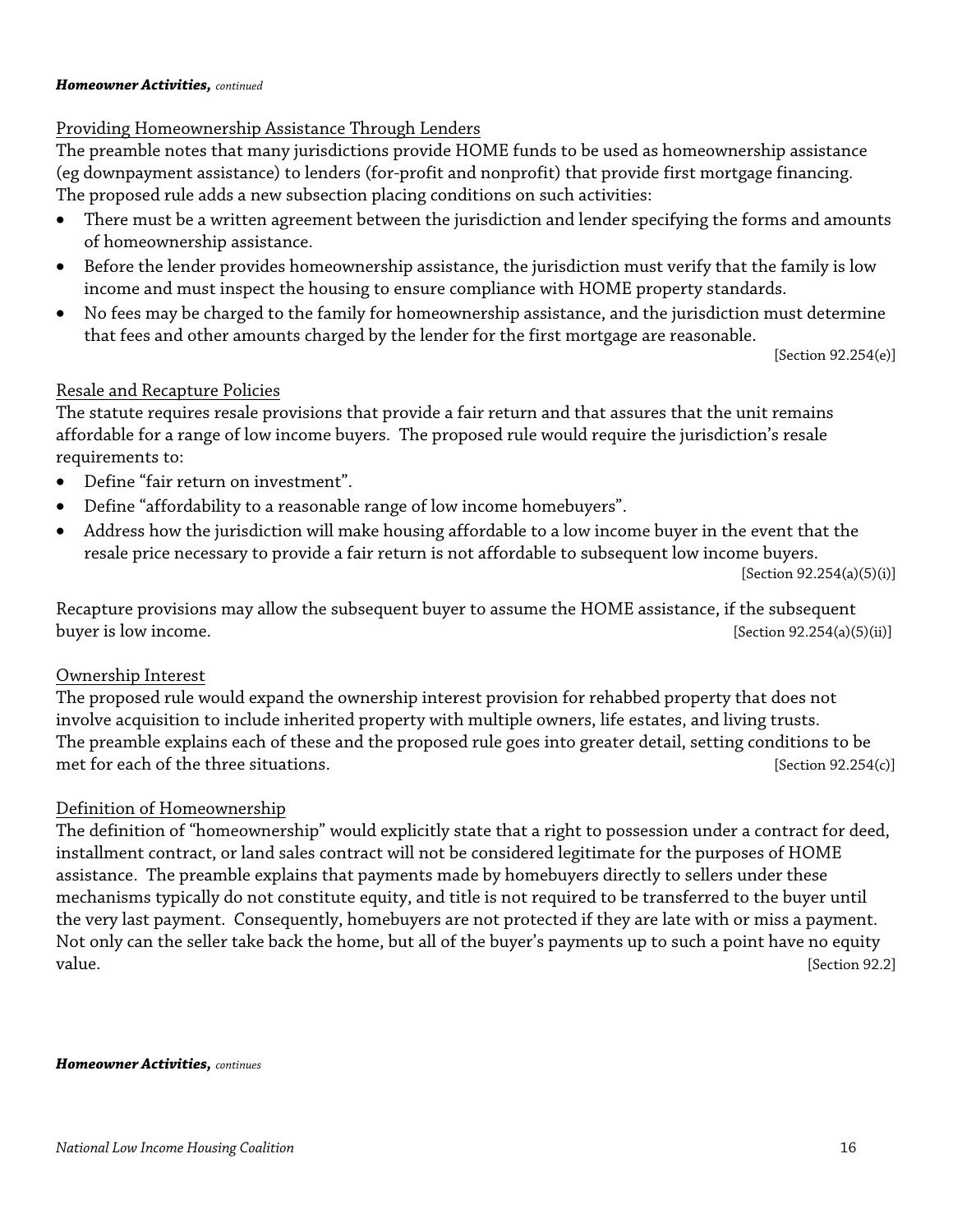#### *Homeowner Activities, continued*

#### Refinancing

The proposed rule would limit refinancing to projects in which the cost of rehabilitation is greater than the amount of debt that is refinanced with HOME. The preamble explains that this added provision emphasizes rehabilitation, rather than refinancing, is the primary activity that makes refinancing and eligible cost. [Section 92.206(b)(1)]

#### Match Credit

To ensure that match credit is not provided for the value of contributions that are included in a homebuyer's mortgage (such as donated land or appliances), the proposed rule would add that contributions to homeownership housing may be credited as match only to the extent that the sales price of the house is reduced by the amount of the contribution. [Section 92.221(d)]

## *Other Miscellaneous Requirements*

#### Environmental Review

The proposed rule would clarify that the applicability of environmental review regulations is based on the type of project (e.g., new construction, rehab, acquisition), not on the particular cost paid for with HOME. The preamble gives as an example: if the project is new construction but HOME is only used for acquisition of vacant land, the environmental review should be based on new construction as well as land acquisition. [Section 92.352(a)]

#### Labor

Regarding Davis-Bacon wage requirements, the proposed rule removes a reference to a HUD Handbook and inserts specific language intended to clarify that jurisdictions are responsible for ensuring compliance by contractors. [Section 92.354(a)(3)]

### Conflict of Interest

### *Financial Benefit*:

The rule would be clarified to add that a person who is in a decision-making position or who has functional responsibilities regarding a HOME activity may not obtain a *financial* benefit from the activity (the word "financial" is added to the existing rule). [The current rule is "financial interest or benefit from".] The preamble explains that this is to clarify that elected or appointed officials may serve on the boards of nonprofits.

### *Immediate Family*:

In addition, the proposed rule adds the adjective "immediate" to the word "family" to clarify that a decisionmaker's immediate family may not gain a financial interest or financial benefit. [Section 92.356(b)]

### *Occupying a HOME Unit*:

The existing rule prohibits owners, developers, or sponsors (and a host of others such as employees and consultants) from occupying a HOME unit. The proposed rule would add "elected or appointed officials" to that list, and it would clarify that the prohibition applies to the immediate family of those on that list. [Section 92.356(f)(1)]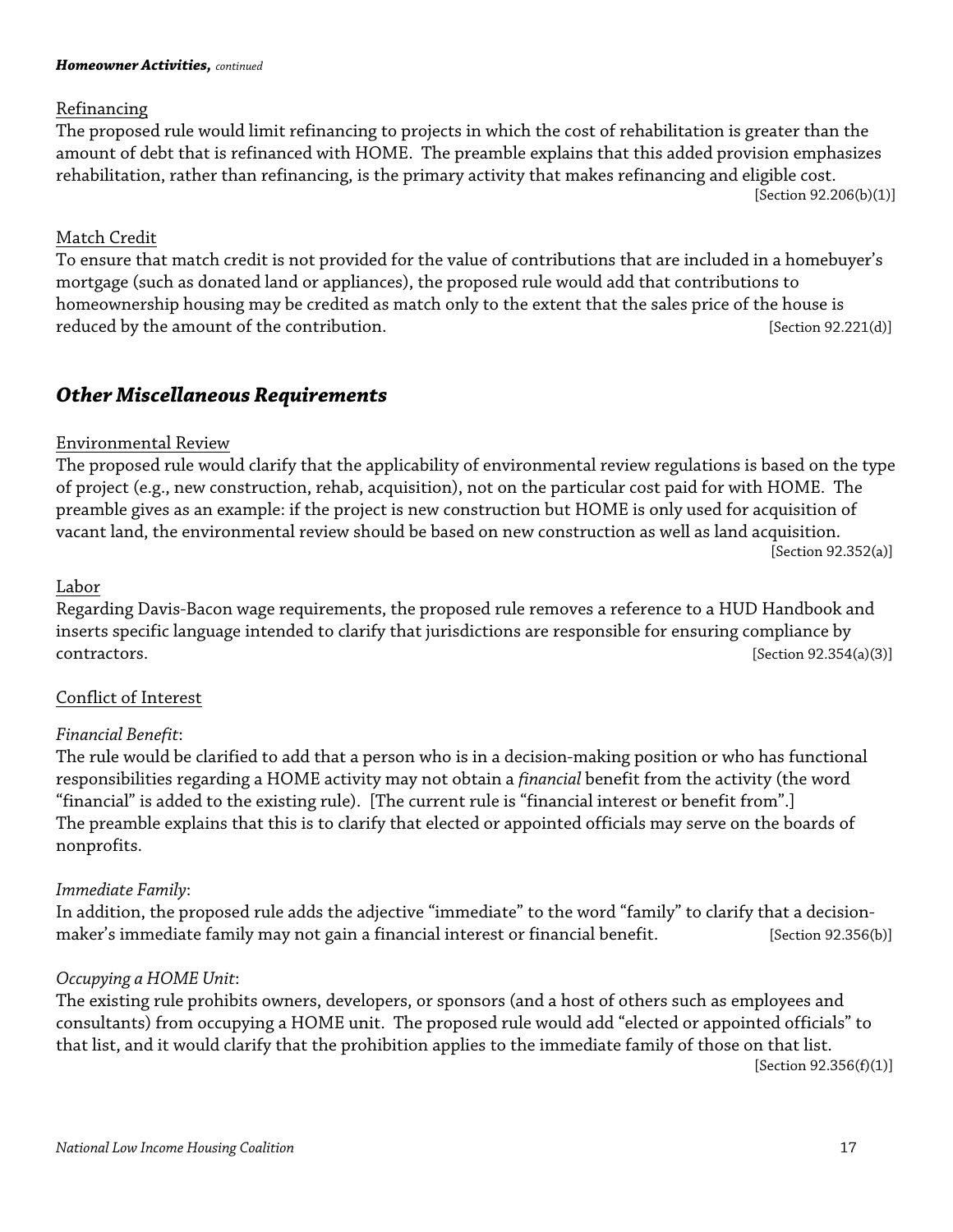## *Increased Jurisdiction Responsibilities*

Existing regulations require jurisdictions to have written agreements with entities before disbursing HOME to them. The written agreements must ensure compliance with HOME's regulations.

The proposed rule would add that jurisdictions must have and follow written policies, procedures, and systems, including a system for assessing project risk and a system for monitoring entities to ensure that HOME requirements are met.  $[Section 92.504(a)]$ 

### For-Profit or Nonprofit Owners, Sponsors, or Developers

The proposed rule would add to the written agreement, the requirement that owners of rental housing annually provide jurisdictions with information about rents and occupancy of HOME units. If the project has "floating" HOME units, the owner must provide information regarding unit substitution and vacancy filling. (HOME units can be either "fixed" to a unit or move ("float") from one unit to another in the project as tenants move out.)  $[Section 92.504(c)(3)(vi)]$ 

Also, the agreement must specify financial reporting requirements to enable the jurisdiction to determine the financial condition of the project.  $[Section 92.504(c)(3)(vi)]$ 

The proposed rule clarifies that any preliminary award of HOME is not a commitment. [Section 92.504 $(c)(3)$ ]

In addition to existing content regarding the use of HOME in a written agreement, the proposed rule would also require inclusion of project addresses and any other funds contributing to it. [Section 92.504(c)(3)(i)]

Under the current paragraph pertaining to the affordability requirements, the proposed rule would add that the written agreement must note that the affordability requirements must be imposed by deed restrictions, covenants running with the land, use restrictions, or other mechanisms approved by HUD under which the jurisdiction may require specific performance.

- For rental projects, in addition to a statement of initial rents and procedures for rent increases as currently required, the proposed rule would call for the agreement to include, no later than at the time of project completion: the number of HOME units and their size; a designation of whether units are fixed or floating; and, the obligation to provide the street address and the apartment number of each HOME unit.
- For homeowner projects, in addition to the written agreement stating resale or recapture provisions as currently required, the proposed rule would also require details about the sales price or basis upon which the sales price will be determined, and how sales proceeds will be treated.

[Section 92.504(c)(3)(ii)]

The agreement must prohibit project owners from charging origination fees, parking fees, laundry room access fees, and other fees. Reasonable application fees are allowed.  $[Section 92.504(c)(3)(xi)]$ 

Additional CHDO-specific changes are proposed. See the CHDO section of this summary.

[Section 92.504(c)(3)(x)&(c)(6)]

*Increased Jurisdiction Responsibilities*, *continues*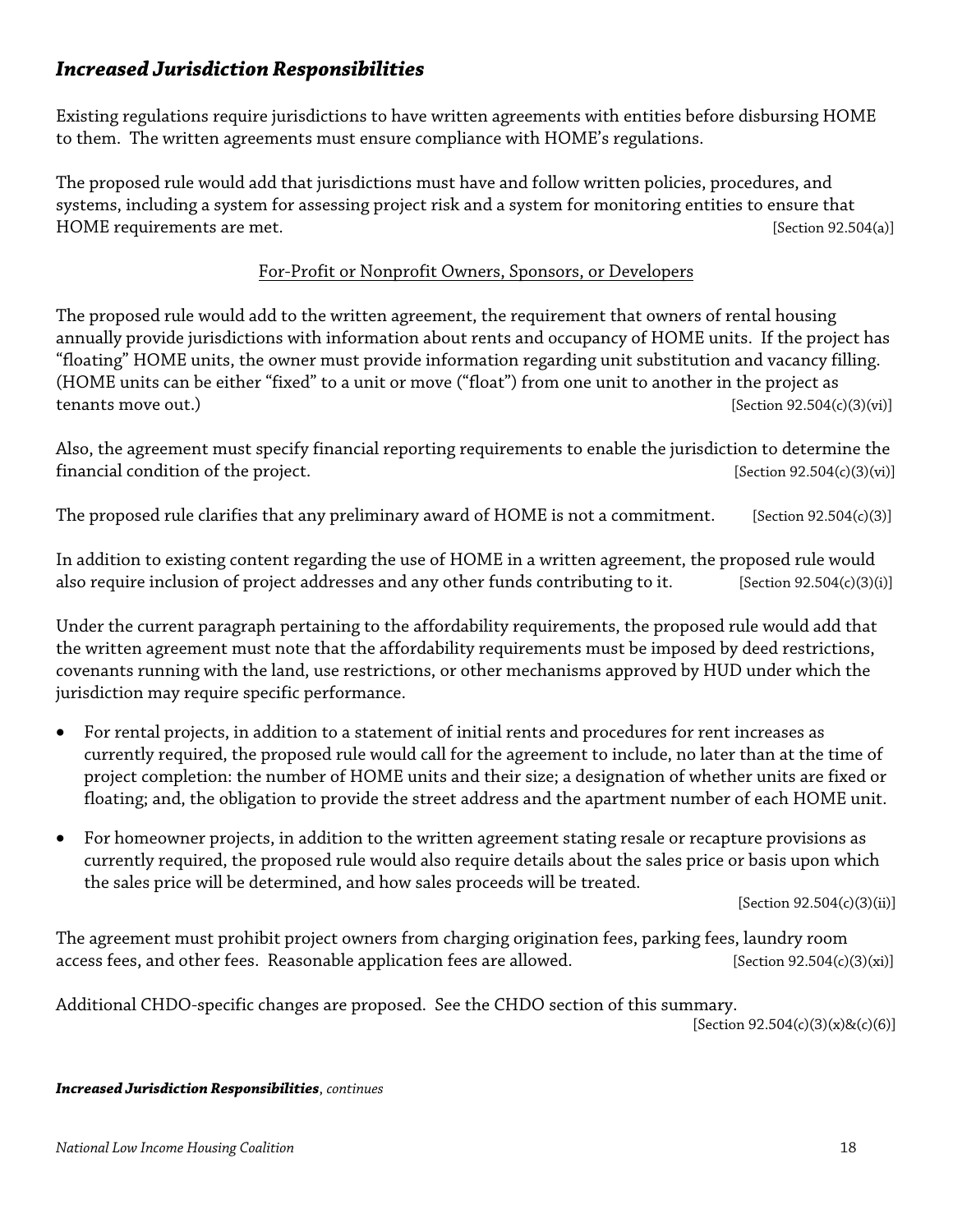## Subrecipients

A subrecipient is a public agency or nonprofit selected by the jurisdiction to administer all or some of the jurisdiction's HOME programs to produce affordable housing, provide downpayment assistance, or provide TBRA.

- To ensure that the subrecipient is following HOME requirements, the proposed rule calls for the written agreement to require the subrecipient to comply with the jurisdiction's HOME requirements.
- The requirements must include: income determination, underwriting and subsidy layering guidelines, rehab standards, refinancing guidelines, homebuyer program policies, and affordability requirements.

[Section 92.504(c)(2)]

- Additional language in the agreement is proposed regarding the subrecipient's use of HOME. (Current regs ask for how HOME will be used, tasks to be performed, schedule for completing tasks, and period of agreement.) The proposed rule would also require the agreement to describe:
	- <sup>o</sup> Not just the use, but the amount to be used.
	- <sup>o</sup> The type and number of housing projects to be funded.
	- <sup>o</sup> A schedule for committing funds to projects.
	- <sup>o</sup> Any matching requirements.

[Section 92.504(c)(2)(i)]

- The proposed rule would require the written agreement to include requirements the subrecipient must follow to enable the jurisdiction to carry out environmental review obligations before HOME funds are  $committed.$  [Section 92.504(c)(2)(iv)]
- The proposed rule clarifies that before a subrecipient provides funds to other entities, there must be a written agreement in place that incorporates the HOME program requirements. (The current rule merely requires the written agreement.) Other types of entities include: for-profits, nonprofits, subrecipients, homeowners, homebuyers, TBRA tenants or landlords, and contractors. In addition, the agreement must make clear whether repaid or recaptured HOME funds may be kept by the subrecipient or must be returned to the jurisdiction.  $[Section 92.504(c)(2)(x)]$
- The agreement must prohibit the subrecipient from charging servicing, origination, or other fees for the administration of HOME. [Section 92.504(c)(2)(xi)]

### State Recipients

Under the existing regulations, when states distribute HOME to local governments, those local governments are titled "state recipients", and there must be a written agreement between them.

- Revised language regarding requirements to be contained in written agreements with state recipients is similar to that pertaining to subrecipients. This summary does not repeat language that mirrors the subrecipient changes above.
- To ensure that the local government is following HOME requirements, the proposed rule calls for the written agreement to require the local government to comply with either the state's HOME requirements or the local government's own HOME requirements. [Section 92.504(c)(1)]
- The agreement must indicate whether repayment of HOME funds or recaptured HOME may be kept by the local government or must be returned to the state. [Section 92.504(c)(1)(ii)]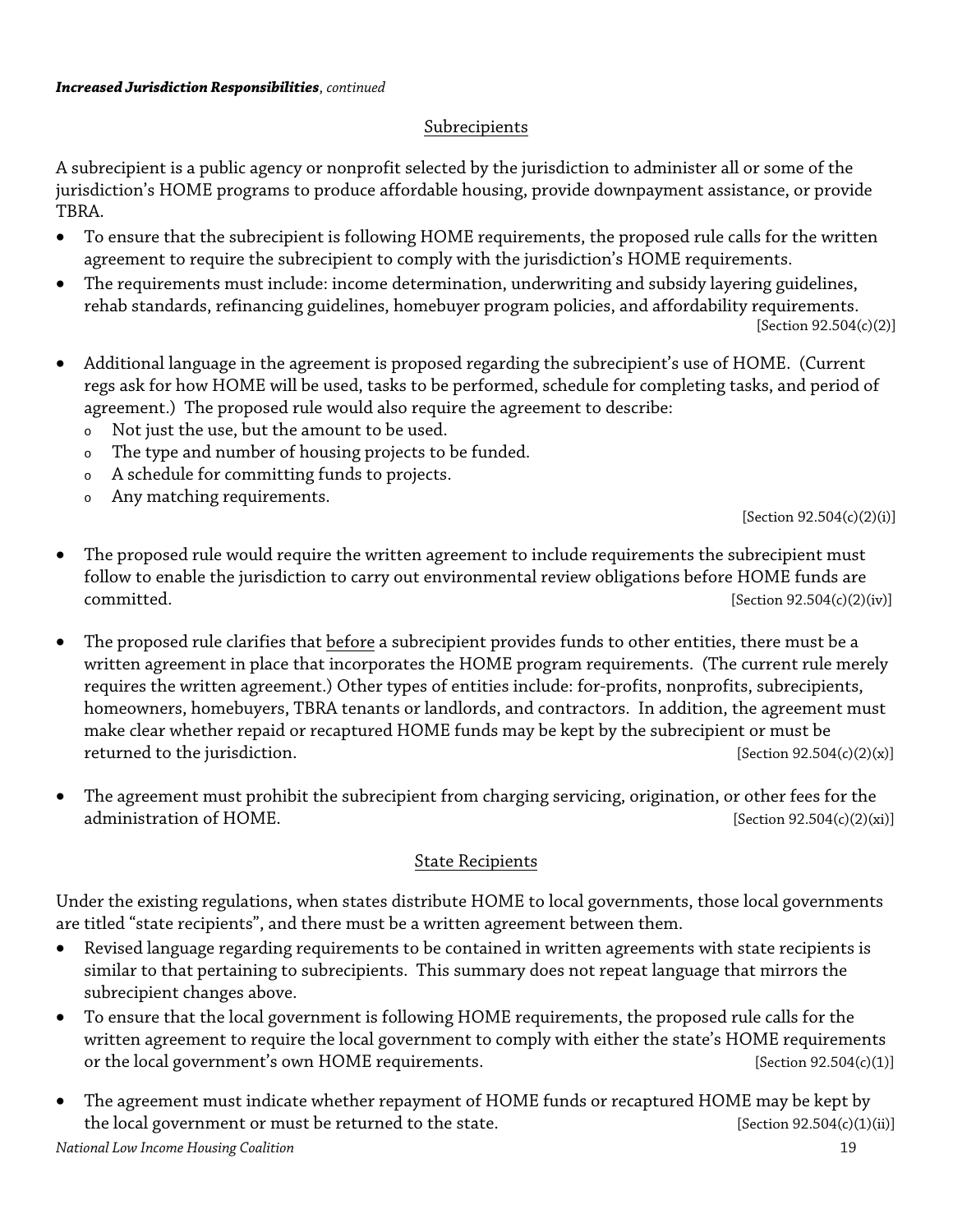## *Property Standards*

*This portion of the summary does not reflect all of the proposed changes; it merely points out those perceived as significant.* 

### New Construction

Jurisdictions must have written standards for methods and materials to be used. They must review and approve written cost estimates. Jurisdictions must establish written procedures for initial, progress, and final inspections, and conduct inspections to ensure that work is performed in compliance with requirements. There must be procedures to ensure that progress payments are consistent with the amount of work completed. [Section 92.251(a)]

## Acquisition of Existing Housing

- Existing rental housing purchased with HOME that was newly constructed or rehabbed less than 12 months before must meet the property standards pertaining to new construction (outlined above) or rehab (outlined below).
- Other existing rental housing must meet the rehab standards outlined below, based on an inspection conducted no earlier than 30 days before HOME is committed to buying the property. If the property does not meet these standards, then it must be rehabbed.

[Section 92.251(c)]

## Rehabilitation

- Jurisdictions must have and comply with their own rehab standards that have sufficient detail to establish the basis for uniform property inspection.
	- <sup>o</sup> At a minimum, the standards must require that when rehab is complete, there will be no observable deficiencies, using HUD's Uniform Physical Condition Standards (already utilized in the Public Housing program).
	- Standards must identify life-threatening deficiencies that must be addressed immediately.
	- <sup>o</sup> For multifamily projects with 26 or more units, the jurisdiction must require a capital needs assessment.
- Major systems must have a remaining useful life of 15 years (for rental housing) and 5 years (for owneroccupied housing). {Major systems include structural support, roofing, plumbing, electrical, heating/ventilation/air conditioning, windows, doors, siding, gutters.}
- Jurisdictions must ensure that projects have a work write-up describing the work to be carried out. Jurisdictions must review and approve written cost estimates.
- Jurisdictions must have written inspection procedures for initial, progress, and final inspections.
- Jurisdictions must conduct initial inspections to identify deficiencies, as well as progress and final inspections.
- There must be procedures to ensure that progress payments are consistent with the amount of work performed.

[Section 92.251(b)]

## Manufactured Housing

The proposed rule would require manufactured housing to be on a permanent foundation. [Section 92.251(e)]

### Ongoing Rental Property Condition Standards

See details under "Enhanced/Timely Performance and Quality Assurance" on page 14 of this summary.